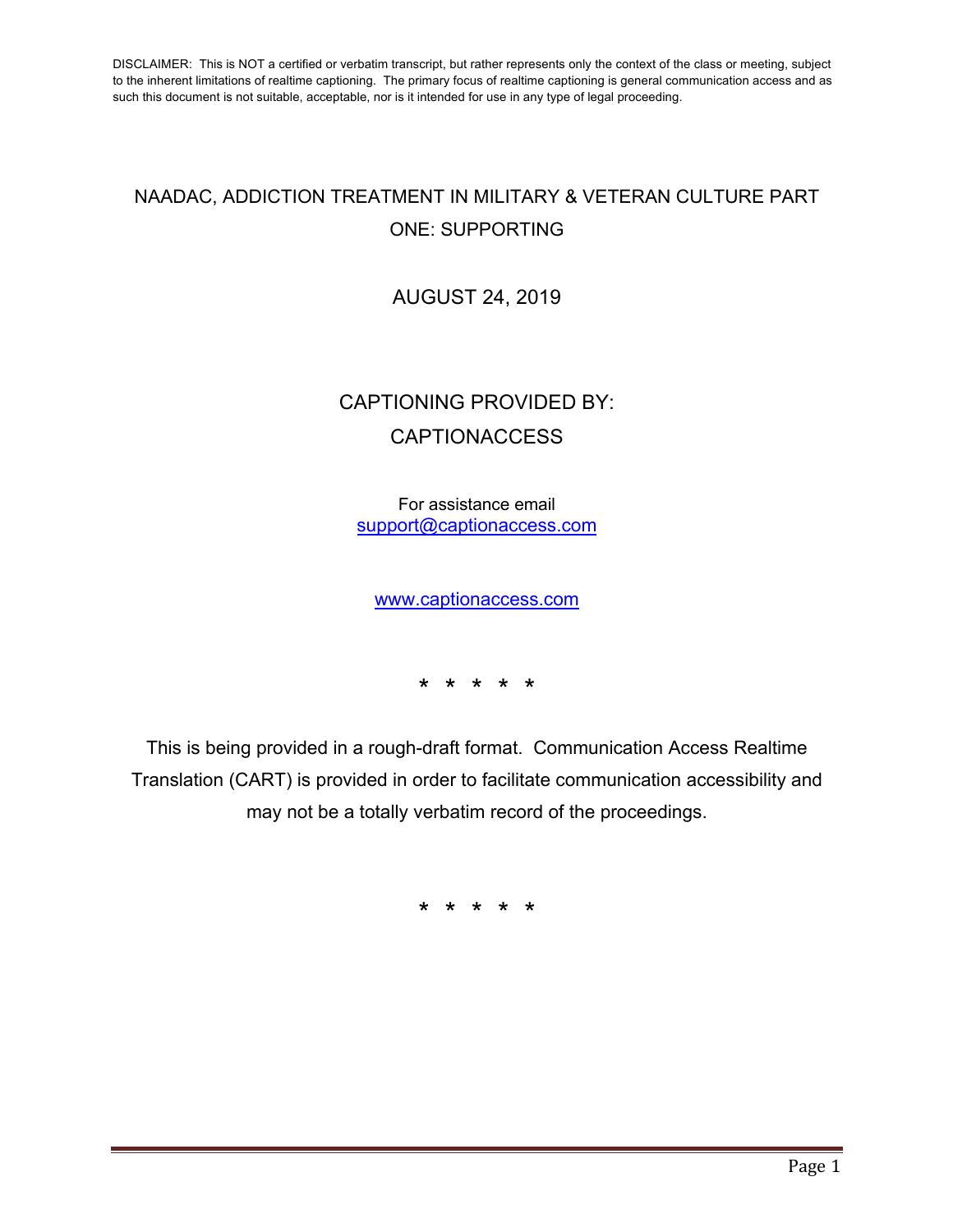[The broadcast is now starting. All attendees are in "listen-only" mode]

>> SAMSON TEKLEMARIAM: Hello everyone, and welcome to part 1 of 6 for the specialty training series of Addiction Treatment in Military & Veteran Culture Part One: today's topic is Substance Use and Comprehensive Mental Health for Military Affiliated Populations presented by Duane France.

It's great that you can join us today. My name is Samson Teklemariam and I am the Director of Training and Professional Development for NAADAC - the Association for Addiction Professionals. I'll be the organizer for this session.

This online training is produced by NAADAC - the Association for Addiction Professionals.

Closed Captioning is provided by CaptionAccess - please check your most Recent confirmation from GoToWebinar. And our Q&A

and Chat Box for the link to use closed captioning.

You can find information about this webinar and many others by going to www.naadac.org/webinars. This is the permanent home page for the webinar series. So make sure to bookmark it.

Every NAADAC webinar has its own web page that houses everything you need to know about that particular webinar. You can choose from our list of recorded on demand webinars, register for it, watch the recording after the live event, take the quiz and make payment.

You must be registered for any webinar (live or recorded) in order to receive a CE certificate.

GoToWebinar also provides us with a time tracking tool that verifies that those who pass the CE quiz, not only were registered but they also watched the entire webinar. We are obligated to do this by the organizations that approve our training for Continuing Education.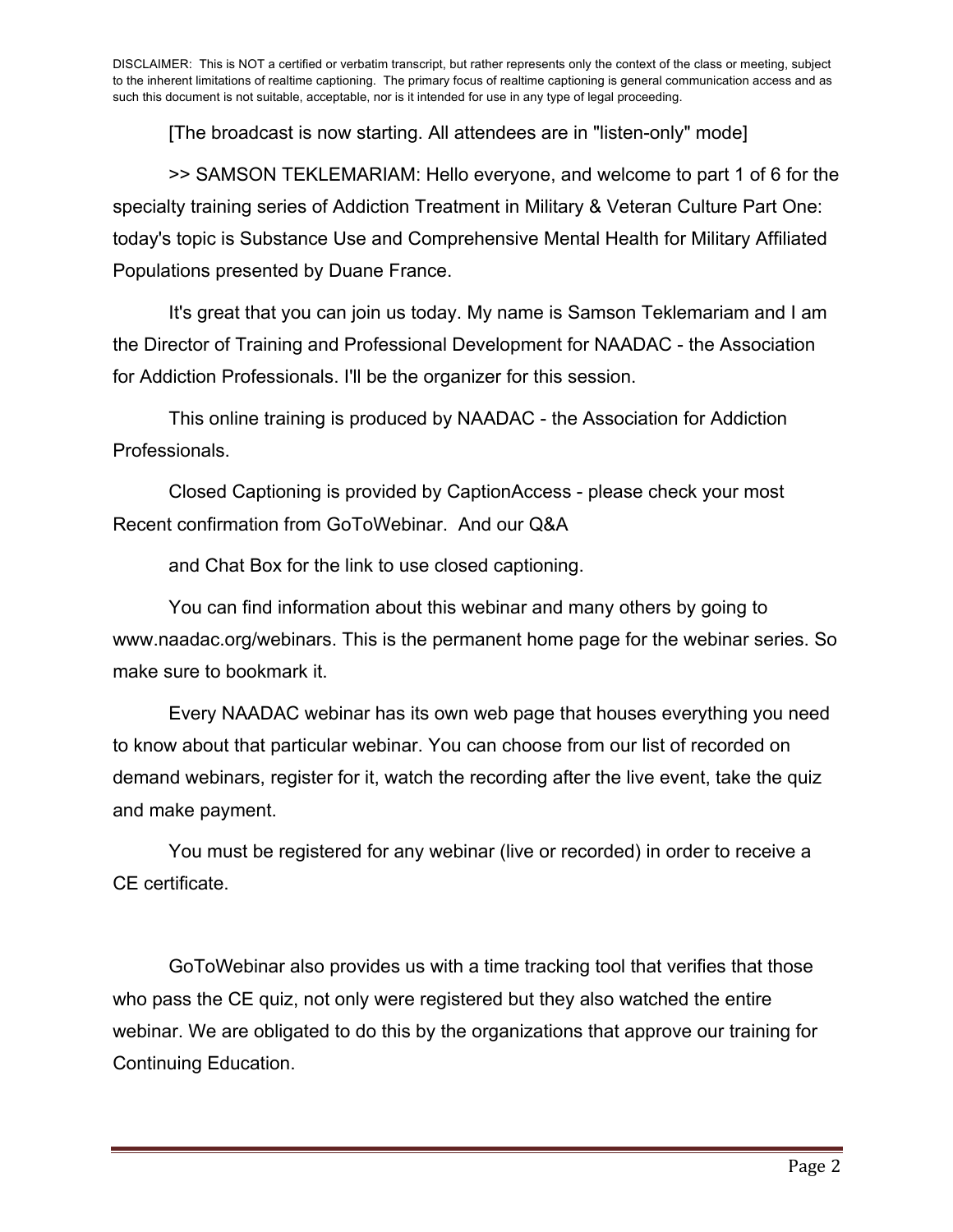So you can download the PowerPoint slides, however looking at the slides alone does not qualify one for receiving a certificate.To access material from this specialty training series, the web address is, as you'll see at the top of the screen, w ww.NAADAC.org/military-vet-training-webinar-series. You can go to this page in the future when you need information related to this webinar. You can also get to this page by going to our website, clicking on education, and then clicking on webinars.

This webinar is approved for 1.5 continuing education hours and our website contains a full list of accepting boards and organizations.

As you know, you already paid a registration fee of \$25. And this included your access to the CE quiz, receiving the CE certificate upon successful completion of your quiz, and eligibility to apply for the certificate of achievement for addiction treatment in military and veteran culture.

Please remember to follow these steps.

1. Watch this entire webinar

2. Pass the online quiz, which will be posted at the website you see on this slide. Then maintain your records of your invoice receipt of payment, and for the CE that you get after completing the quiz for these series.

These will be very important for you to keep and will be required for you to apply for the certificate of achievement.

Make sure to email CE@NAADAC.org. That's C as in cat, E as in echo@NAADAC.org.

Also please note, for those viewing this course live or archived on demand, you will have to listen closely to this entire webinar to capture the password to access the CE quiz.

The password will be fun full word, all lowercase but will be revealed in three separate moments throughout this webinar. If you happen to miss one part of the password, no worries. You will have access through the recording, and you'll be able to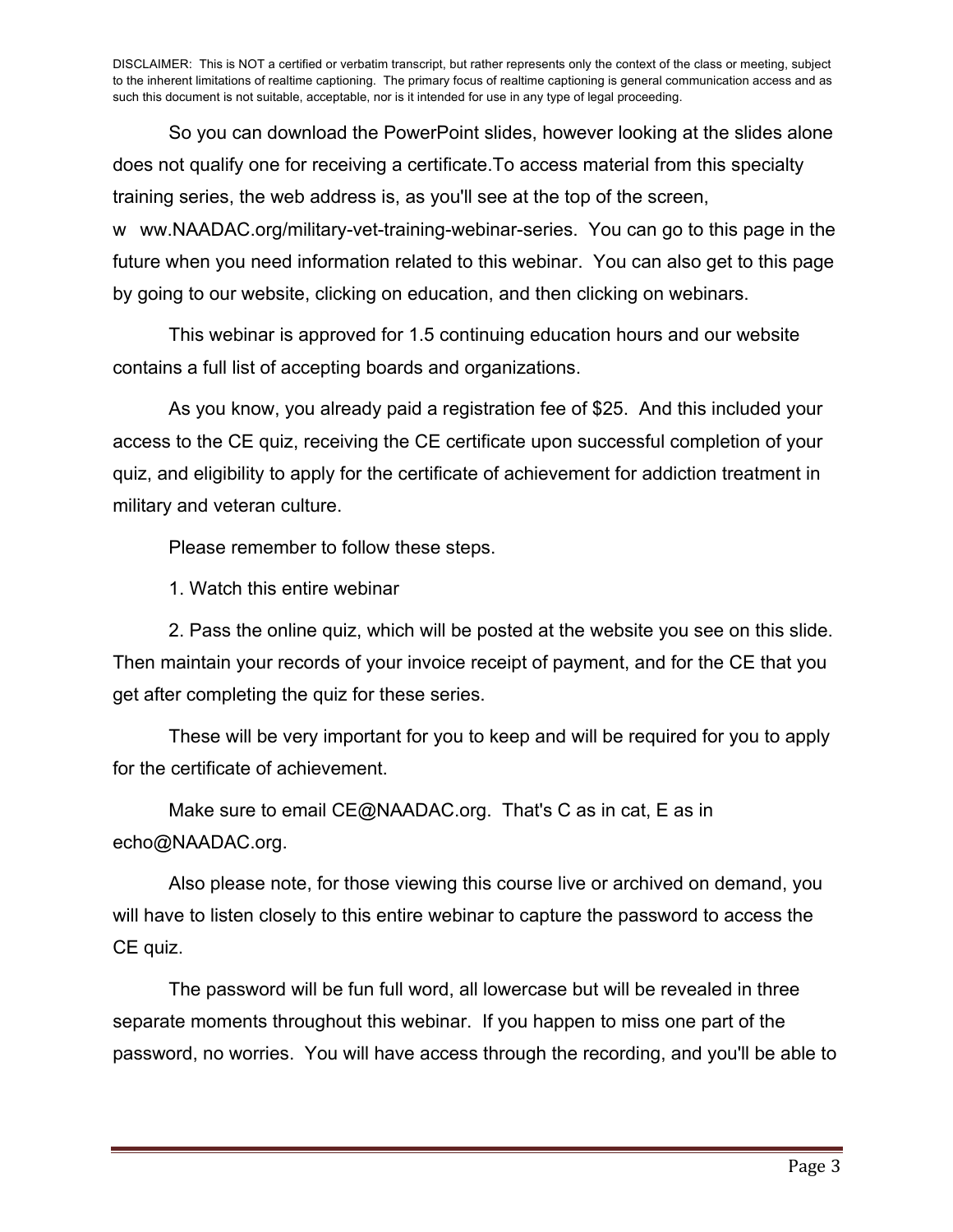capture it just by viewing the archive recording. Those of you who are viewing this version, you have the capacity to rewind and fast forward.

We are using GoToWebinar for today's live event. Here are some important instructions: You have entered into what's called listen only mode. That means your mic is automatically muted to prevent any disruptive background noise. If you have trouble hearing the presenter for any reason, I recommend switching to a telephone line as some internet connections are not strong enough to handle webinars.

If you have any questions for the presenter, just type them into the questions box of the GoToWebinar control panel. It looks just like the one on my slide here.

We will collect and gather all of your question and then we will have two separate, live Q&A sections with our presenter. Otherwise, if your questions are not answered, we will gather them, send them to the presenter, and post them only our website.

Now, let me tell you about today's very skilled presenter. Duane France is a retired army, noncommissioned officer, combat veteran and a master's level licensed professional counselor, practicing in Colorado Springs, Colorado.

He is the director of Veterans Services of the Family Care Center, a private, outpatient mental health clinic, specializing in supporting wellness in service members, veterans, and their families.

Duane is also the Executive Director of the Colorado Veterans Health and Wellness Agency a 501C3 nonprofit professionally affiliated with the family care center.

He's the member of public policy and legislation committee for the the American Counseling Association for military and government counseling association. He was also selected as a member of the inaugural class of the George W. Bush Institute Veteran Leadership Program.

And Duane is an active member in legislative and public advocacy for both the military population and the counseling profession. In addition to his clinical work, Duane also writes and speaks about veteran mental health on his blog and podcast. Head, head space, and timing, which can be found at www.veteranmentalhealth.com.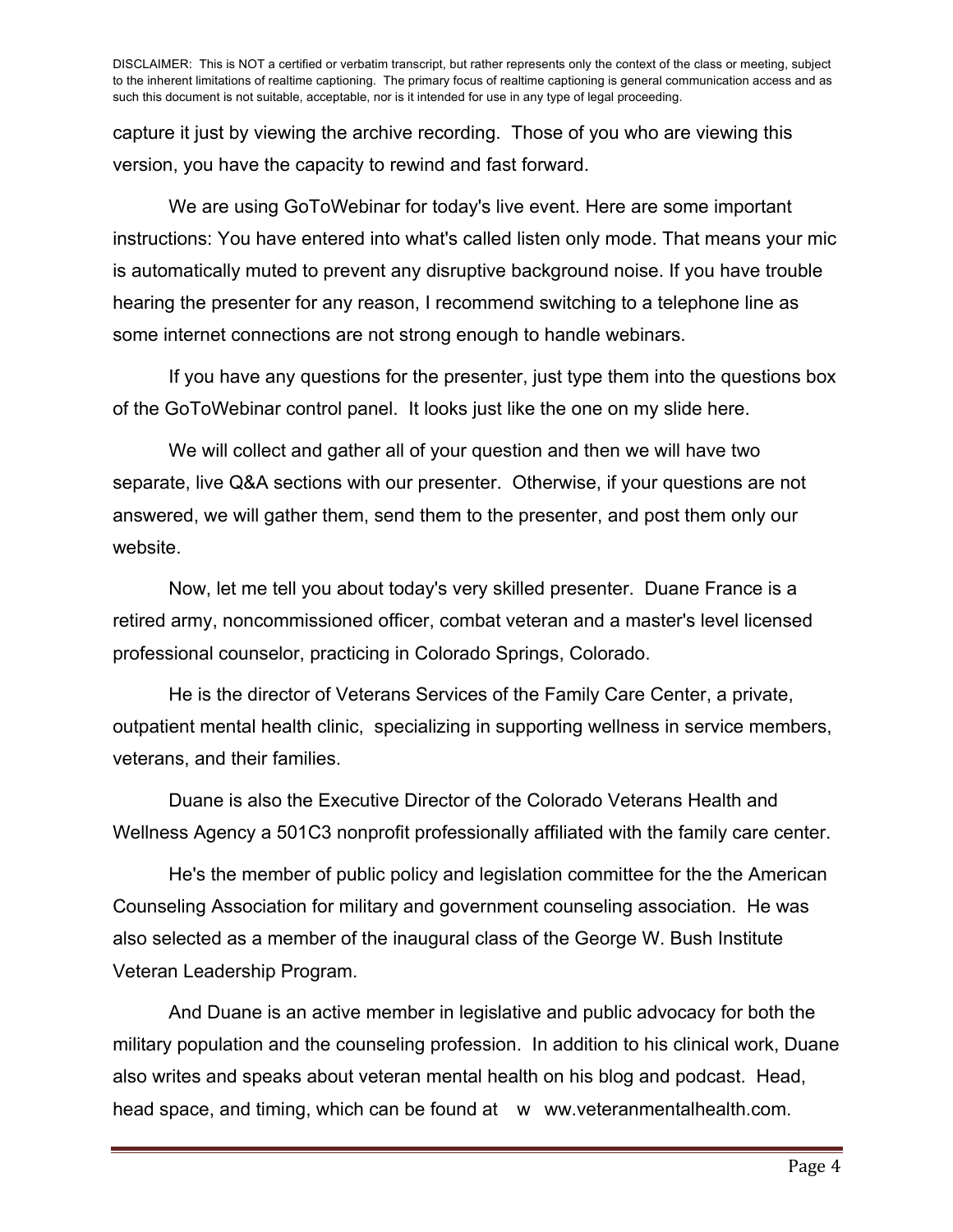Honestly, I cannot think of anyone more ee equipped to provide addiction-related professional training on the clinical needs and culture al issues related to our honored service members, veterans and their family.

So Duane, if you're ready, I will hand this over to you.

>> DUANE FRANCE: Samson, thank you very much. I appreciate the opportunity to talk about service member veteran and military family culture. I appreciate everyone who is tuning in live. And I appreciate everyone who is watching this on demand.

So to get started, I really would like to be to have a discussion about what we're going to be talking about and what our learning objectives are. First, we're going to be describing the different aspects of the psychological impact of military service. There are very positive ones and negative ones.

We would like you to at least list three orientations or interventions addressing the different domains of veteran mental health. And then articulate how substance use disorders interact and influence these different domains.

So to begin with, I really would like to be able to provide an opportunity to start the discussions a little bit and have Samson give us an opportunity to answer some polling questions early.

This first polling question is, in addition to substance use disorders which NAADAC is obviously focusing on, the military affiliated population struggles most with, PTSD, TBI, emotional dysregulation, purpose and meaning or disrupted relationships.

Samson?

>> SAMSON TEKLEMARIAM: thank you, Duane. Yes, everyone, the poll is popping up on your screen now. And you will have a chance to interact with our presenter by answering this poll question. I'll give you about 20 to 30 seconds to answer. Again, there are five answer options. Just take a moment to answer these. Looks like already half of you have. And I'm give you about, let's say, 15 more seconds.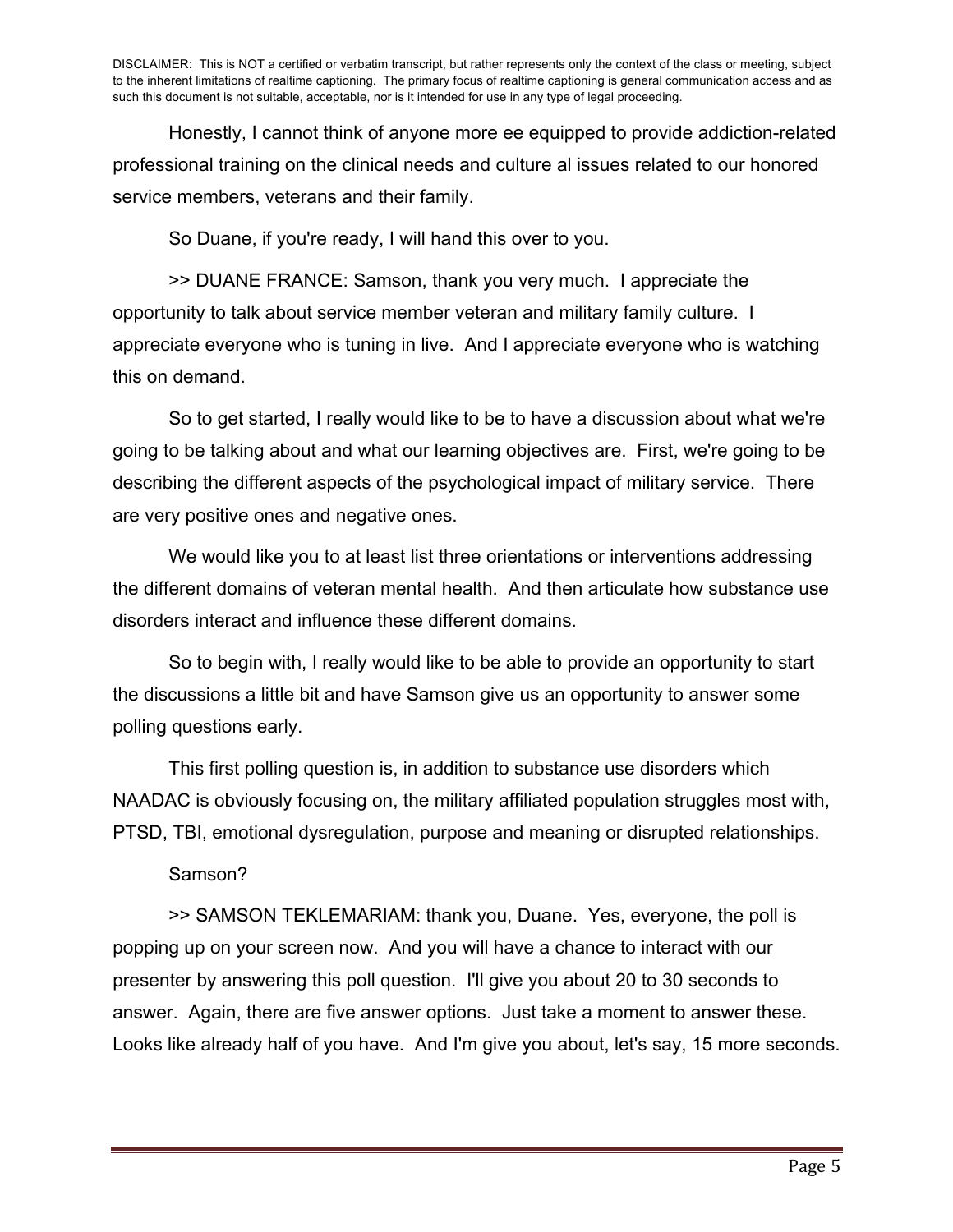excellent. Thank you so much, everyone. We've got 82% and still a few more trickling in. As a reminder, in order to access the CE quiz, please view the entire webinar and listen for the password. This password is revealed in three separate sections throughout the webinar. Here I will share with you the first part of your password.

The firsts part is an is an is the hearing impaired please email  $ce@naadac.org$  for CE Quiz password assistance). This is the first of your threepart password. And now, back to our present. I will close the poll and share those results where you all can see it. And Duane will speak to these results and continue with today's presentation.

>> DUANE FRANCE: Yes, thank you, Samson. So this is as I anticipated well over half of you said that the primary comorbid diagnosis with substance use disorders is posttraumatic stress disorder. Over 55% of you think that's the case.

The prevalence rate of PTSD in service members whether combat related or not combat related is really depending which research you're looking at, anywhere from 11 to 20%. Maybe in the clinical space it might be more because these are veterans who are seeking services and treatment.

But it's not all just about PTSD. And we'll talk about that here in a bit. The emotional dysregulation is another significant piece. And I really appreciate that 10% of you recognize that a lack of purpose and meaning is what veterans struggle with as well as disruptive relationships.

so we do have after PTSD a pretty even spread there. And we'll talk about these things as we move forward.

So whenever I talk about comprehensive veteran mental health, much like we did in that poll I asked, what is the first thing people think of. And usually it is posttraumatic stress disorder. If there is a pie of veteran mental health or service member mental health, PTSD is at least half of the pie if not the entire pie.

We'll talk a little bit in the webinar about what each of these mean as well as the interventions for them. Whenever I ask again what a second issue is, it's traumatic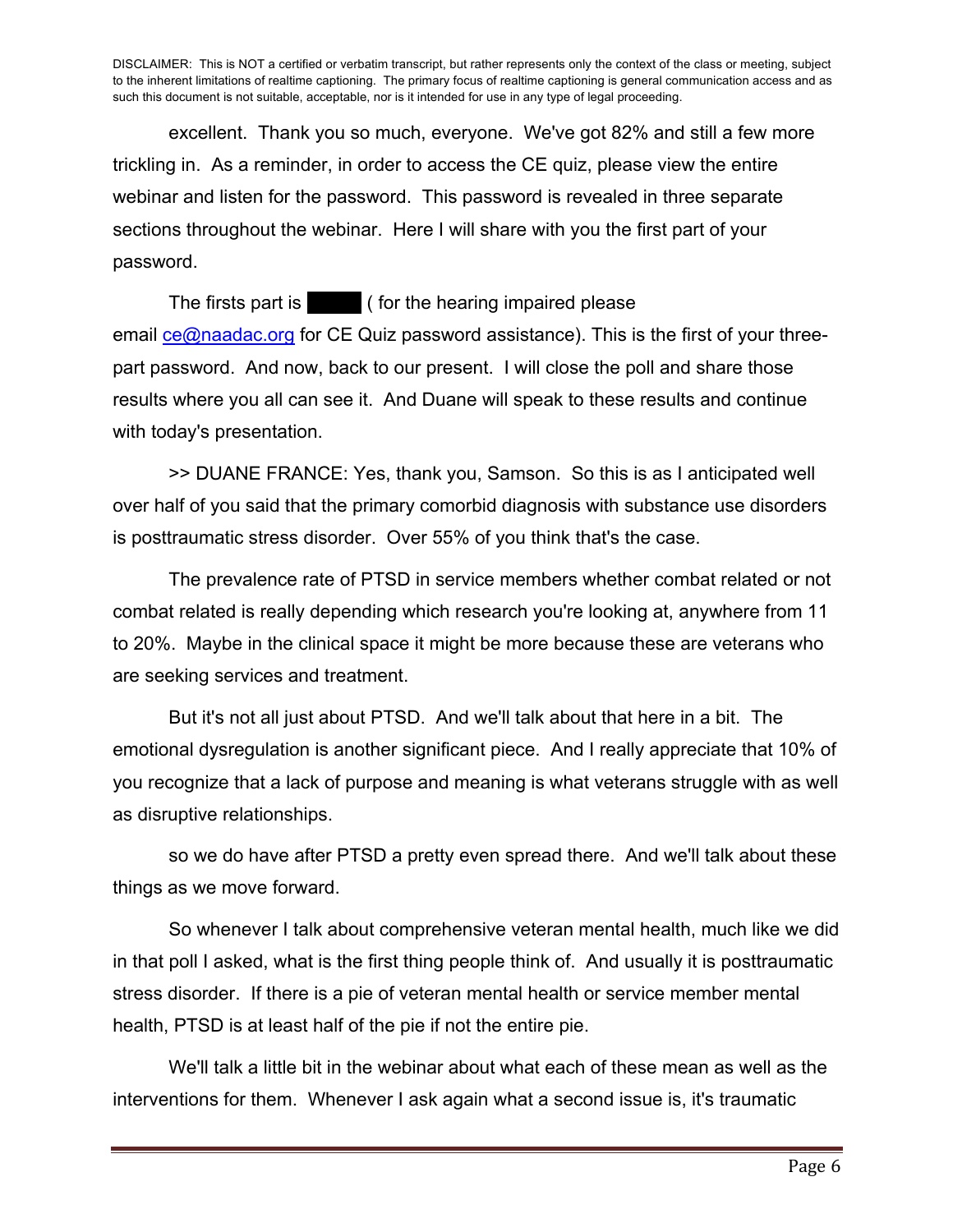brain injury. We know that instances of traumatic brain injury in the current population are more significant. They're higher numbers than we were in previous populations. Due to that increased equipment, better equipment, increased medical care. There's more survivability of wounds. And with more survivability of wounds, there's nor instance of physical injury and traumatic injury. Also a lot of the explosive injuries that happen with improvised explosive devices or rocket prop he willed grenades or situations, vehicle roll overs does cause traumatic brain injury.

And then we say what else? Now, of course addictions are an issue. The military is a drinking culture. We drink to celebrate. Drinking is recognized as part of the culture as when officers, they have their right arm nights and their commander's calls. There's drinking in the barracks and things like that. And so it is both a celebratory, drinking culture. But it is also a coping, drinking culture.

Also the opioid epidemic that is occurring in the service member veteran population starts when they're on active duty, addressing chop chronic pain issues, addressing things like physical injuries with prescription opiates and things like that.

So when a service member leaves the military, they have the need for these things. Next is emotional dysregulation. So posttraumatic stress disorder absolutely has an emotional component. We'll get into the diagnosis later. Theres a level of emotional dysregulation that service, veterans and their families deal with that is separate from PTSD. We'll does that later as well.

As many of you identified, 10% of you identified there is a lack of purpose and meaning in a service member's post military life. Whether I served for four years or 24 years, how do I find as much meaning in my life after the military as that very important job that I did when I was in the military?

Next there's moral injury. This is an emerging concept. Again whether it is a part of PTSD or whether this is intertwined with some other things, but in a lot of the veterans that I treat, moral injury is a significant part of what they're dealing with. We also have challenges and needs fulfillment. How do we meet our needs once we leave the milt tri. And we'll talk a little bit about that in the future.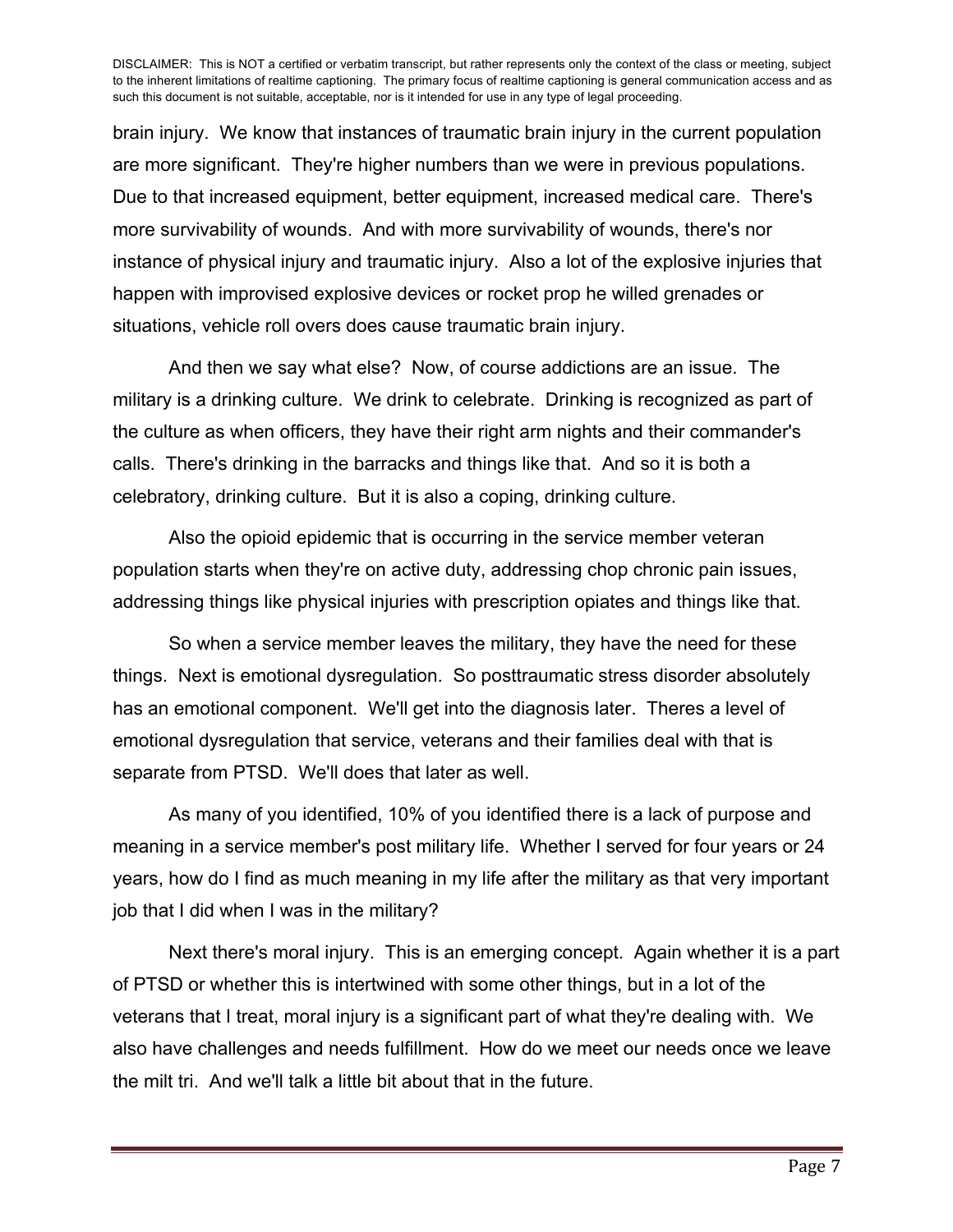And then finally our relationships. So our mental health impacts our relationships. And our relationships impact our mental health. Not necessarily are partnered or mirrored relationship but intergenerational as far as our parents, children, peer groups. So relationships is another significant aspect of post military life.

Now, there are a number of barriers that keep some veterans from seeking help when it comes to these issues.

So there are internal barriers, things like stigma against help seeking. The warrior ethos, the I must be strong and the warrior ethos carries on for many service members even after they leave the military. And then just the common across all of the different services, the suck it up and driver on. I'm just going to push through the pain because that's what I've been trained to do. That's what I'm used to doing. And I'm just going to suck it up and drive on, deal with what my discomfort is and push through it rather than actually seeking some support, some professional support to address these issues.

There are also a number of other external barriers that keep veterans from seeking treatment. So there are situational and systemic callings of behavior.

If we think back to the Stanford prison experiment, for example, doctor- identified that if you put individuals in a particular situation, whether they weren't acting, behaving in a certain way before, they would take on some of that.

So there are situational systemic causes of behavior, but it's internalized for a lot of veterans. Of course, there's societal judgment. The idea of the crazy combat vet. There is the external stigma against help seeking. The idea of, it may be better for my Jeep to be seen sitting outside of a bar instead of sitting outside of a mental health clinic.

So there's either the perceived or the actual stigma against help seeking. There are stereotypes that some people consider when we talk about the veterans. Either that they're a villain. John Rambo, I'm going to come take over the town and shoot up the place.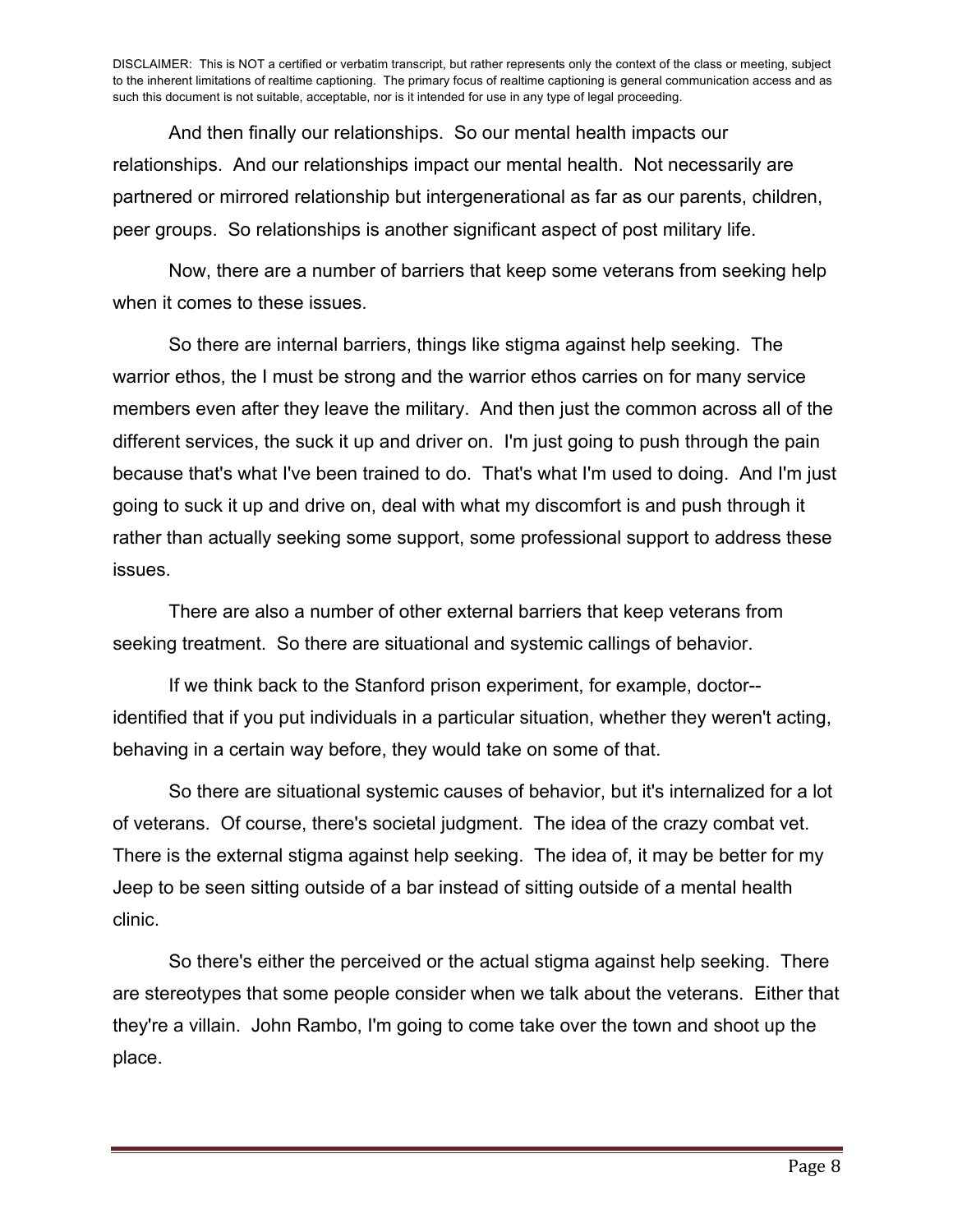Or they're a victim. They're this broken winged bird that needs to be cared for. Poor baby or this mythic hero striding across the battlefield, saving the university. None of those things are true. And perhaps in some ways all of these things are true. But some of these stereotypes that service members and veterans are faced with really make, I don't want to deal with that.

Then there is peer judgment, of course. I'm afraid of what my fellow service members, my buddies I served with might think. They might think I'm weak. I was their leader and go-to person in the military. And then they see the real me if I can't hack it.

And then finally there's barriers to care. If you're a rural veteran, if you don't have access to same kind of treatment in more urban populations, do, not having the same type of insurance or the correct type of insurance to access mental health care. We know there's an issue with parity between mental healthcare and physical healthcare. And there were things unique to the military.

That is veterans who are discharged with less than honorable discharges have less access to care. And research has shown that these veterans have a greater need but also have least resources.

So this is the medical model of mental health. This is not military exclusive. We know that a posttraumatic stress disorder can occur from physical assault, sexual assault, vehicle accidents, anything that threatens life.

Traumatic brain injury, Colorado does have a number of very good traumatic brain injury research centers, not because of the military here but because of skiing accidents. It's actually how it started. So traumatic brain injury from motorcycle accidents. We're seeing this conversation around CTE in the National Football League.

We also know that addiction doesn't just happen in the military. And it's not the only drinking culture. And we know that depression, anger and anxiety are very general throughout the population.

There are DSM diagnosis for all of these things. We can look it up and see that there actually is a diagnosis for this and all the different subsets and there are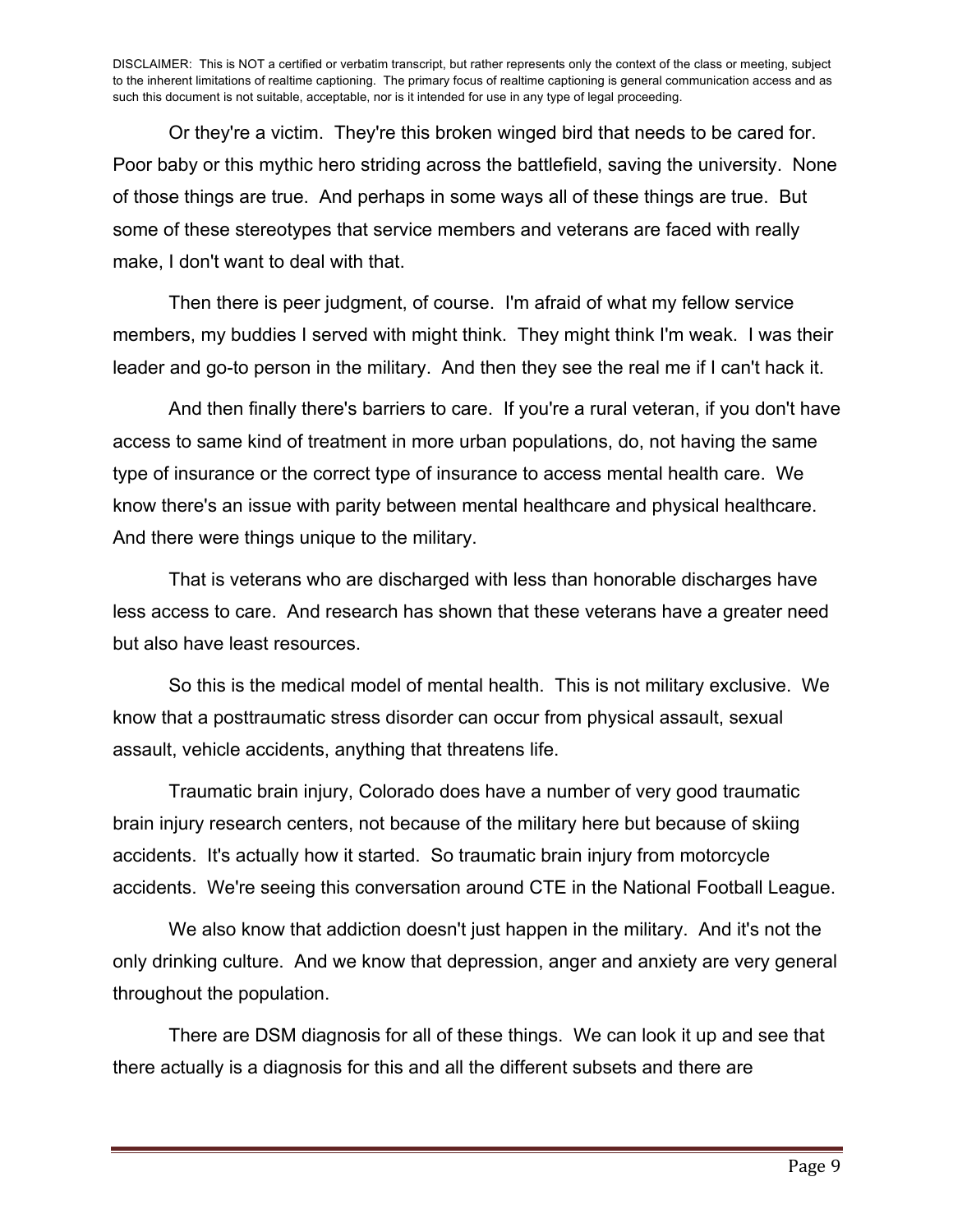medications for these conditions. Through all of them if not medication, the natural medication intervention speaking about TBI.

This aspect, however, is unique to military and also first responders. If we're looking at people who are engaging in a service oriented kind of profession. And so I may get PTSD and a traumatic brain injury from a vehicle accident but I don't necessarily get a sense of a lack of purpose and meaning and have damaged relationships or don't know how to meet my needs.

There may be some of that, but not as pervasive as widespread as it might be in the military population. There's no diagnosis currently for moral injury. There's no diagnosis for not having satisfaction with my life right now.

And the same thing with relationships. And there's though medication. There's no medication that we have that can help me figure out my needs, socially and safety needs. If we want to understand all of what we're going to be talking about for veterans and service members, we have to understand that it's not just the diagnoseable concerns but also the things on the top of the screen that really means that we need to take a look at the comprehensive aspect of veteran mental health. So at this point, we'd like to be able to provide another poll.

And then we'll move into another of a breakdown of each of these things. Now, if a veterans experiencing difficulty in one or more of these domains, they also likely have a substance use disorder. There's a Likert scale. So Samson, please take it away.

>> SAMSON TEKLEMARIAM: Thank you, Duane. All right. Everyone, this will launch on your screen in just a moment. There you go. You can interact with our presenter by participating in our live pole. And as it says, if a veteran is experiencing difficulty in one or more of these domains, they also likely have a substance use disorder. A, strongly agree; B, agree; C, either or disagree. D, disagree; E, strongly disagree. I'm give you 10 or 15 or seconds to respond.

Excellent. Wow, over 90% have responded. Thank you, everyone. And I will be closing this in just a moment. As a reminder, for those of you who missed the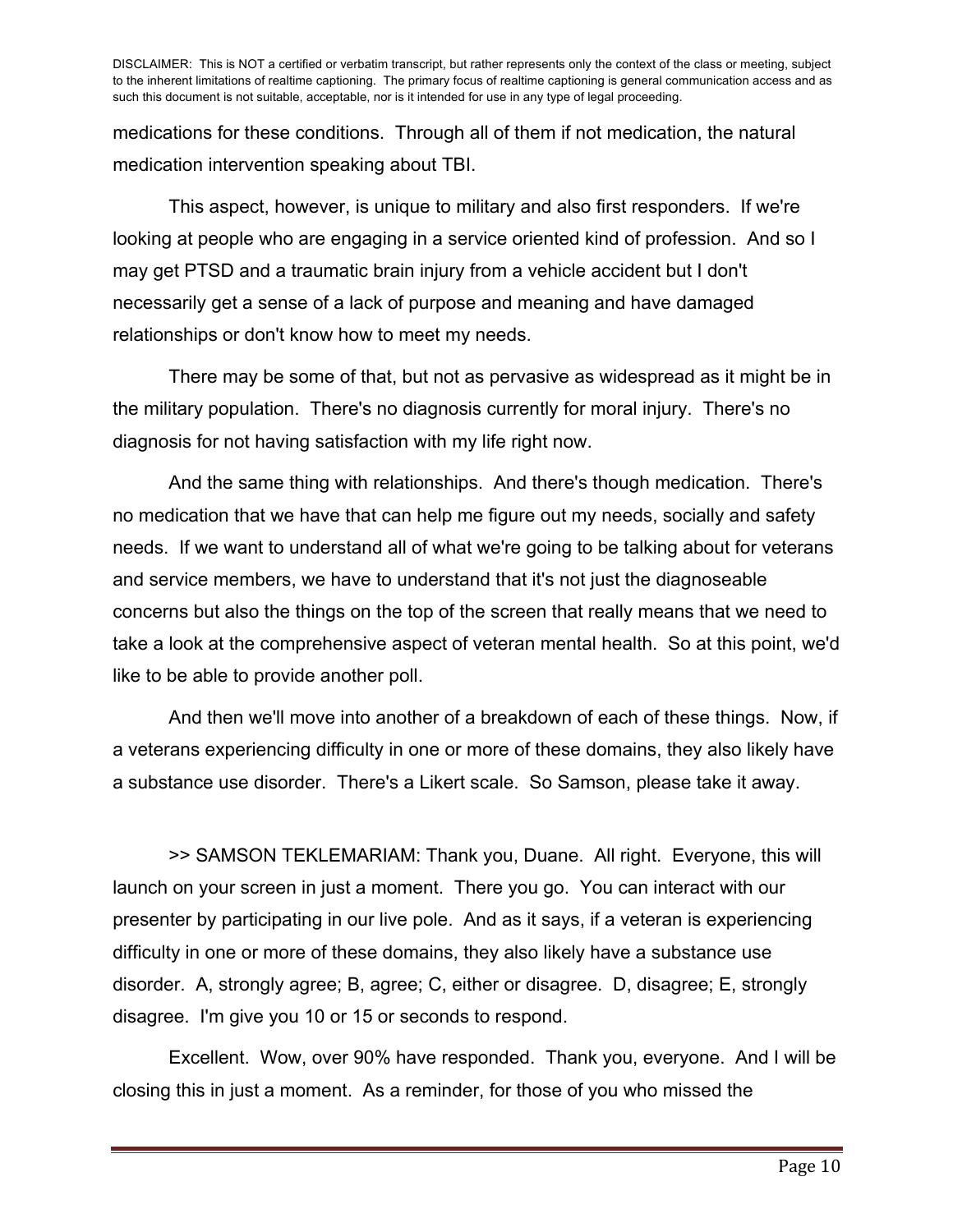instructions earlier. We will be revealing the password for the CE quiz in three separate questions. We have already revealed the first password. We will reveal the next two in a moment. Also if you have any questions for our webinar presenter, we will have two live, Q&A moments in this webinar.

One will be coming up soon, please send your questions, in the questions box in your GoToWebinar control panel. I am going to close the poll now and share the results, and I'll turn this back over to Duane.

>> DUANE FRANCE: Thank you very much, Samson. I really appreciate that. So well over 50%, nearly 70%, I think of you either agree or strongly agree that, if a veteran is experiencing challenges in one or more of these domains, and they do have a comorbid substance use disorder in my experience, and research shows that that is accurate. By all means, it's not a blanket. There were veterans who are struggling in some of these areas and have a handle on their addictions.

So it's something that, of course, it's an issue. But more likely than not, I would say, when we are addressing a substance use disorder in a service member, a veteran likely is addressing one of these domains. And we have to try to understand whether or not there is a substance use disorder as well.

So I'd like to go a little bit more in-depth on these domains. So we're going to go through these domains are.

So posttraumatic stress disorder. And this is directly out of the DSM5. It is a cognitive behavioral and neurological reaction to exposure to traumatic events. For an individual to be diagnosed with PTSD, the following criteria must be met.

They must be exposed to death, actual or threatened serious injury or violence. This is one of the things that many people assume because you're a combat vet, this criteria is in play. And it's not necessarily. I have five combat non-operational deployments. Only on two of those five were there significant threat to serious injury, actual or threaten violence.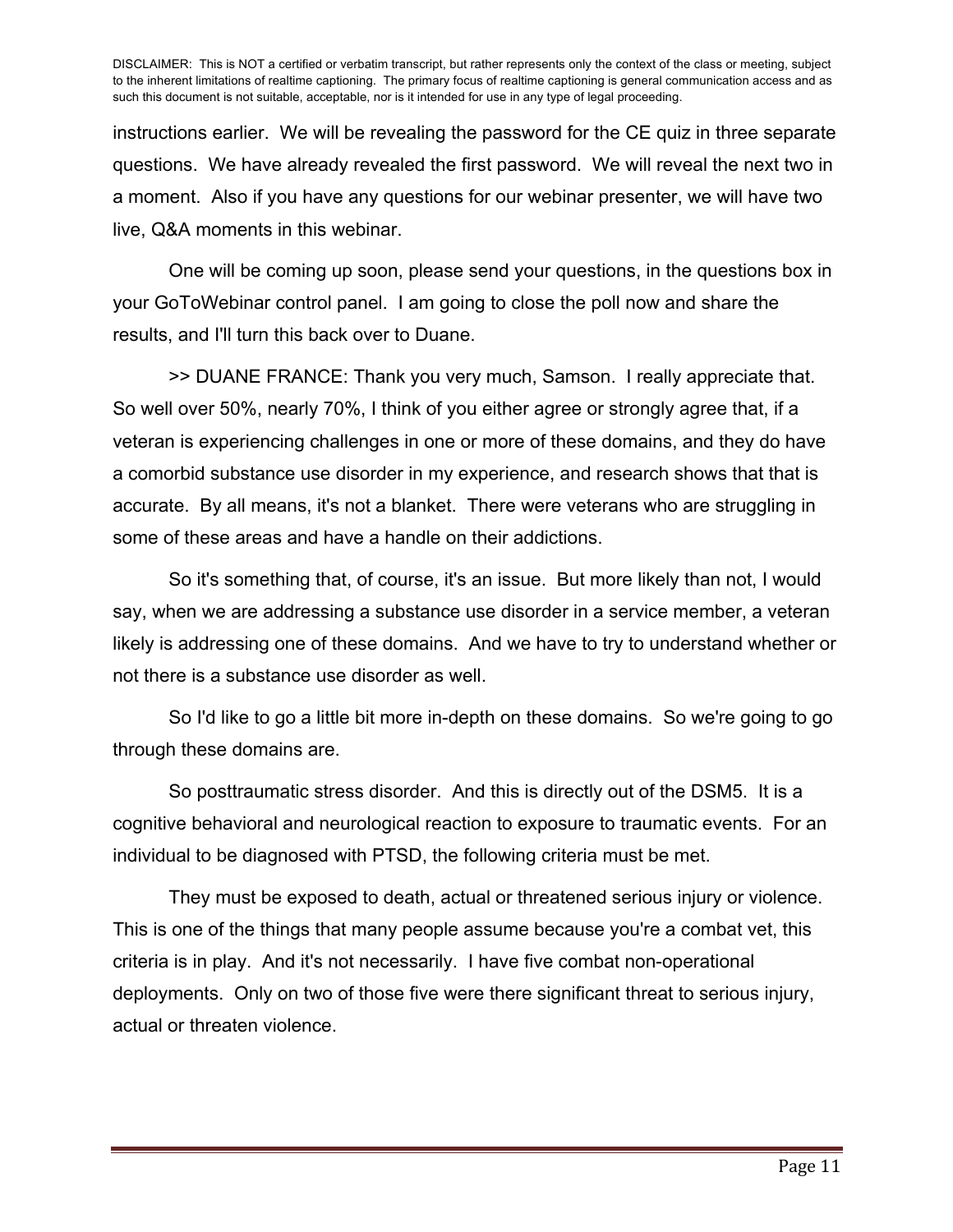And so it's not like I personally was exposed to trauma or anything like that. Many of our colleagues-- I had a colleague of mine, asked me how many deployments I had. I said I had five. She said, of course, you had PTSD. Well not necessarily.

So we reality have to understand that to actually diagnose someone with posttraumatic stress disorder, it must meet this criteria. It must have intrusive symptoms. There must be a measure of avoidance, negative alterations in thought and mood, arousal, and reactives, last longer than 1 month creates impairment, and not due to medications. It's not attributed to a side effect of medications we're taking.

So there different times, veterans can be experiencing some of these symptoms and not other symptoms. They could be experiencing these symptoms in a high degree or low degree.

The lasting longer than one month is a significant issue in that it, if it lasts less than one month, it is a traumatic stress reaction. It is an accurate reaction to an incident of trauma. So if immediately after a vehicle accident I start to have nightmares for a couple of weeks and I seek help and resolves on its own, it doesn't mean I have posttraumatic stress disorder. It's really when it becomes longer than one month that we start to see the neurological changes in the brain that are associated with posttraumatic stress disorder.

Next we talk about traumatic brain injury. Traumatic brain injury is a physical injury to the brain that's a result to a blow or jolted head or objects penetrating the brain or widespread injury across the brain.

This is a significant thing is that there are two different types of traumatic brain injury that we see in the veteran population. There's the focal brain injury. We have the concussion. I got my bell rung. I saw stars and headaches. It's usually a coup counter coup, a front or back or top and bottom or left and right. So these are focused injuries to the brain. And then there's the defused traumatic brain injuries. This is what we're starting to see. This is what a lot of people believe that CTE and NFL players. But blast waves. If you have a glass of water in front of you and you flick that glass of water and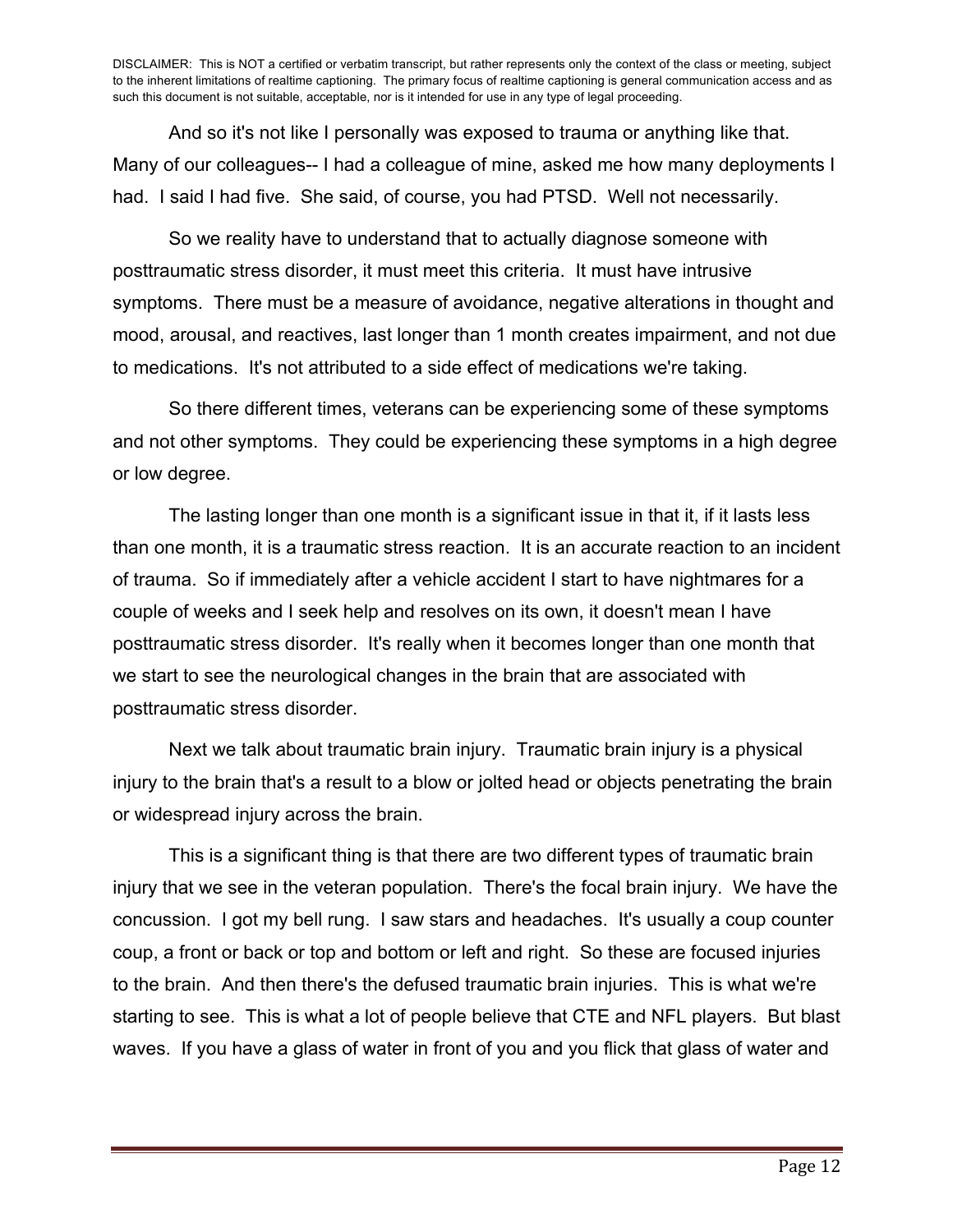you see the ripples going through the water, that's what happens to service members' brains whenever they have blast waves travel through their body and brain.

We start to see a number of diffused traumatic brain injury where there is shearing in the brain that actually impairs the the veteran.

We talk about different severities for traumatic brain injury. We talk about mild, moderate and severe. We can have a very, very debilitating mild brain injury. Really what these are doesn't mean what the impact is. It really is a measure of how long the individual lost consciousness. So there's different criteria about-- if it's 10 or 15 seconds if mild-- and then moving on if someone is in a comb for a long time. Then it's a severe traumatic brain injury.

Traumatic brain injury is really challenging because the symptoms can be cognitive, physical, and behavioral. If we all think back to -- the first traumatic brain injury sort of hero in history where his personality changed significantly after he had a railroad spike through the frontal lobe of his head.

So symptoms of traumatic brain injury can be a number of different things, or cognitive and physical and behavioral. PTS trauma and TBI trauma can be the same. When we talk about posttraumatic stress disorder, we're talking about a trauma that that we are experiencing or witnessing, and we think about traumatic brain injury. The word trauma there means a physical trauma. And so both of those things can be true. And this is what some of the challenges is understanding if I am, if I received a traumatic brain injury from a blast, from an improvised explosive device, it is a life threatening event. So I meet the criteria for PTSD. It closely mimics PTSD.

This is where a differential diagnosis and really the history of a veteran, have you ever been knocked out, gotten your bell rung? Have you been in a place where you were disoriented after a type of injury or blow. Because the symptoms of traumatic brain injury closely mimic the symptoms of PTSD as far as hyper arousal and changes in cognition and mood.

But PTSD does not-- PTSD provides the nightmares and the intrusiveness and the traumatic brain injury doesn't necessarily.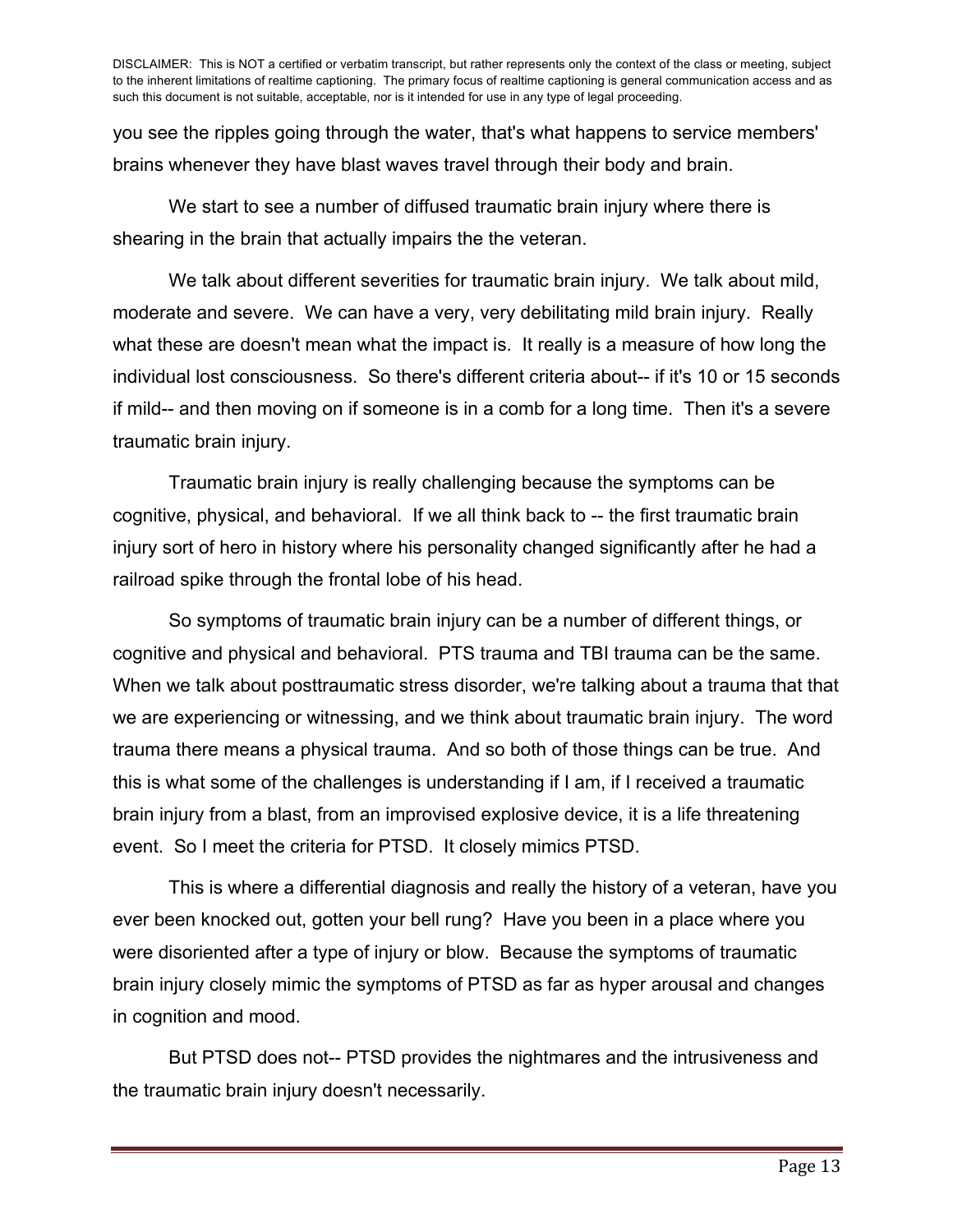However, if you have a veteran who experienced a life threatening event and has all of these things, again, we really need to understand what the difference there is.

Moving onto addiction. This is something obviously that the audience is likely very familiar with. Up to 75% of veterans with a history of PTSD in their lifetime met criteria for substance abuse and dependence. So this goes back to the polling question is, how likely is it in one or more of these domains.

So this research showed that it is a rather significant prevalence. One of my mentors in the beginning quoted about 80%. So this is something again that I as a clinician, if someone is seeking mental health services from me, one of the first things is I figure out whether or not there is addiction in the past or is there currently substance use concerns.

as I mentioned before, there is a glorification and normalization of drinking culture in the military. Chronic pain resulting from constant physical stress and injuries. We know that this leads to pain alleviating seeking behavior. I've known a number of veterans. Again this is by all means not all of them. But once they leave the military, and they have gaps in their treatment and they're not able to access their pain killers, then they will turn to heroin which is unfortunately in many of our communities more readily available and honestly cheaper than some of the prescription medications.

So this is a challenge. Again, opioid dependence due to access to prescription pain relief while in the military. There is also the concept process addictions. This isn't just a substance use disorder. A likely mini veteran, in my experience, struggle with pornography addiction that we're addressing this. And we have a long time away from our family members and loved ones and partners. So we may engage in pornography use in order to satisfy that.

And we know that some of these process addictions will come into play. Probably won't touch on caffeine addiction. But the military runs as much on caffeine as anything else. But there is a significant aspect of addiction when we're looking to deal with service members veterans.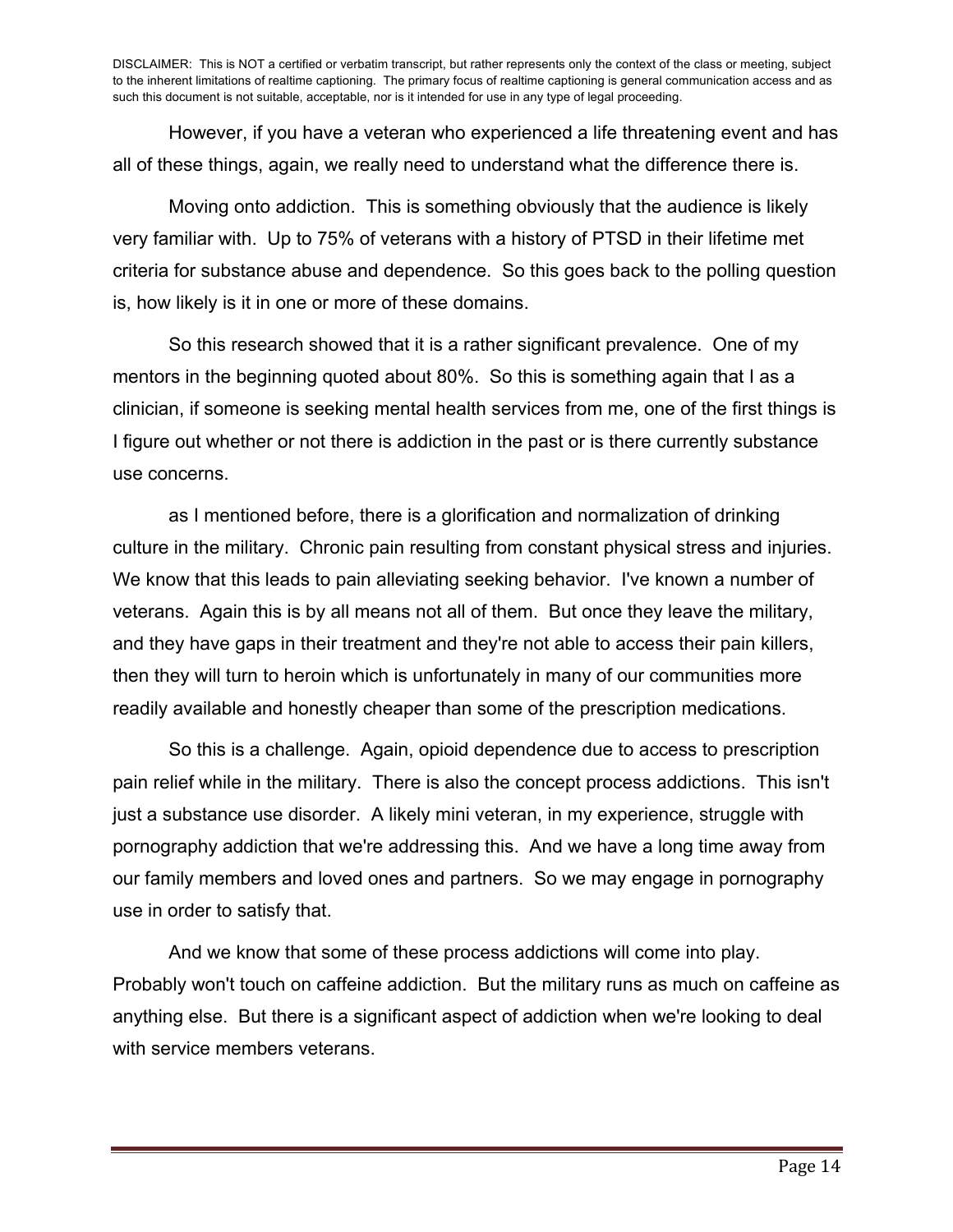Next moving onto emotion dysregulation. Many veterans are resilient and adaptive. I don't want this to say that all veterans are broken down, PTSD riddled, nut cases. That it's not villains or victims or heroes. Many veterans are resilient and adaptive, but often the constant barrage of negative experiences can wear down even the most hardy of service members.

Most of the challenges that I see when it comes to emotional dysregulation is anger anxiety in depression. This can be part of posttraumatic stress disorder as a result of exposure to trauma but not necessarily.

One of the challenges that many service members may not adjust from protective behavior while deployed on in the military to al adaptive behavior whether in different environments.

For example, hypervigilance is a protective factor when somebody is deployed to a combat zone, experiencing fearing, aggression is appropriate in the combat environment in the military but not appropriate when we switch back to a nonnonmilitary environment when we're back home.

Similarly, the types of emotions or states back home like feeling comfortable or even care and concern, those are actually detrimental when we're in combat. I often say when I was leading a platoon in security escort in Afghanistan that I used to tell my troops I don't want pictures of wife and baby in your helmet. Leave that stuff back in base. I don't want that out here on patrol because I need your head in the game.

So it's one of these things that we have trouble adjusting our emotions from one environment to the other. And some of the challenges, of course, is in the current generation, the multiple deployments. My five provides deployments over a 22 year career is actually on the low side of average

Whereas a number of post 9/11 veterans are probably at six or eight or ten. And our highest performing, the special operations, the Navy seals, the green berets, marine force recon, we are looking at double digit deployments in probably a 10, 12 year time span.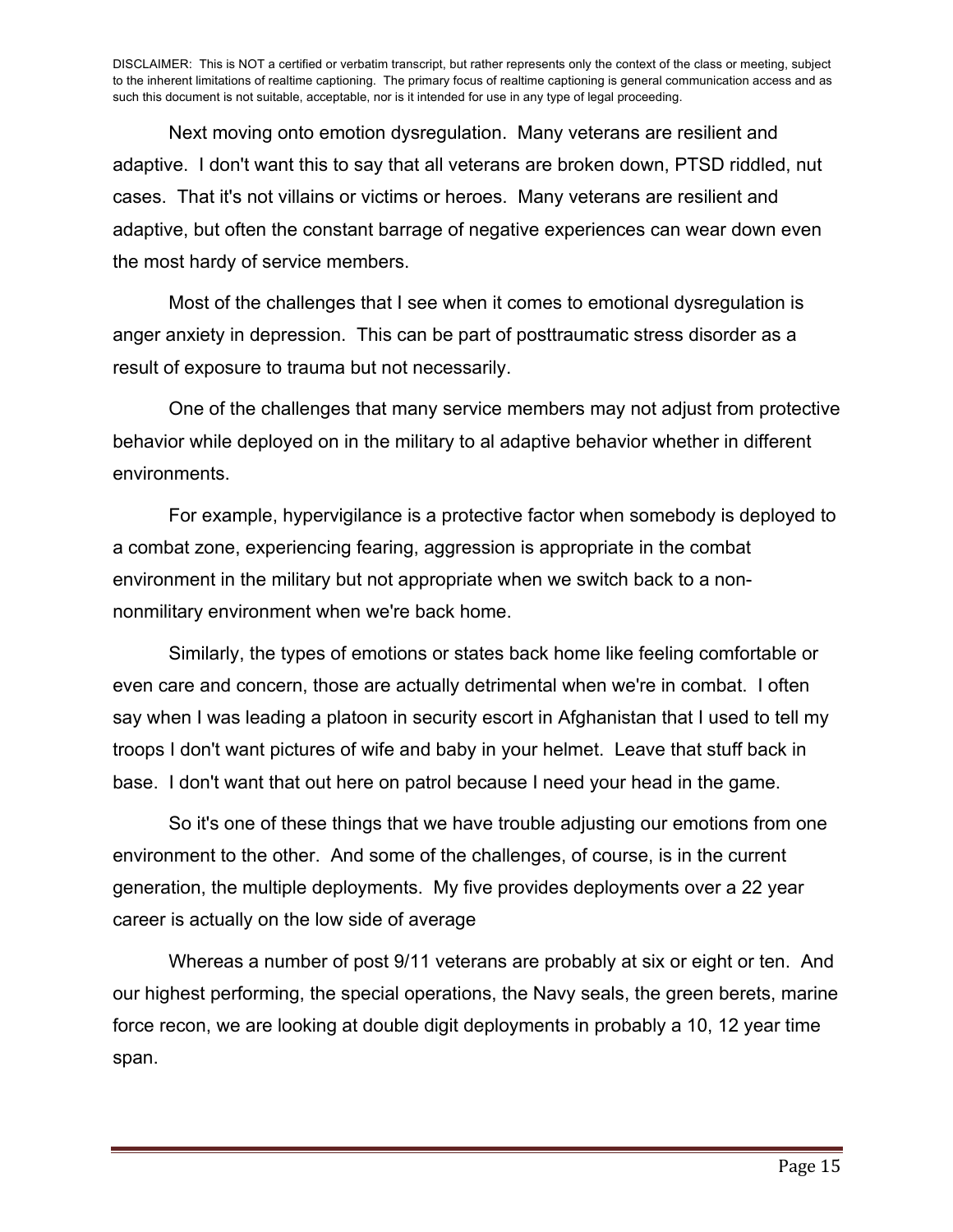A lack of ability to achieve desired goals through individual effort. This goes through disruptive needs. But if we look at toxic leadership and unavoidable adversive stimuli in the military, leads assumption of helplessness during the military.

When I first looked at Seligman's learn helplessness concept and understanding how this applies, and we know Seligman's research identified that developed into depression. That if we cannot avoid this aversive stimuli then we might as well give up and roll over. There is toxic leadership in the military. There's toxic leadership in civilian employment, of course.

But it's easy to quit, perhaps, maybe easy to say to quit a job. But for someone who is trapped under a toxic leader in or outside of a combat environment, there's really limited choices in being able to get out of that. So a lot of this leads to the anxiety, the frustration, the anger, and the depression.

And so again, these first four are really about the kind of medical model. These are diagnoses. And there are interventions which we'll get into in a bit.

A number of you in the beginning poll identified that purpose and meaning was a concern. Many veterans with PTSD live with profound doubts about a meaning of a life (Record read.)

Here we are, and again we'll talk about it in a bit. But here we are talking about the existential concerns. In the military it was part of a communal environment. We were part of something larger than ourselves. We were a very important COG. But we were also a very small COG in a very large machine with a very long history.

And so understanding how important I was before I left to how important I was after I left. I make a joke that when I retired in 2014 and I stayed here in Colorado Springs, the day after I retired, I drove to fort Carson and they had the audacity to raise and lower the flag. The army kept going without me.

Not to say that I was egotistical to expect that it ended with me. But it's shocked to say I am no longer a part of this. I am on the outside. There is a loss of camaraderie and mutual connection which can lead into disengagement which we'll go into needs fulfillment relationships.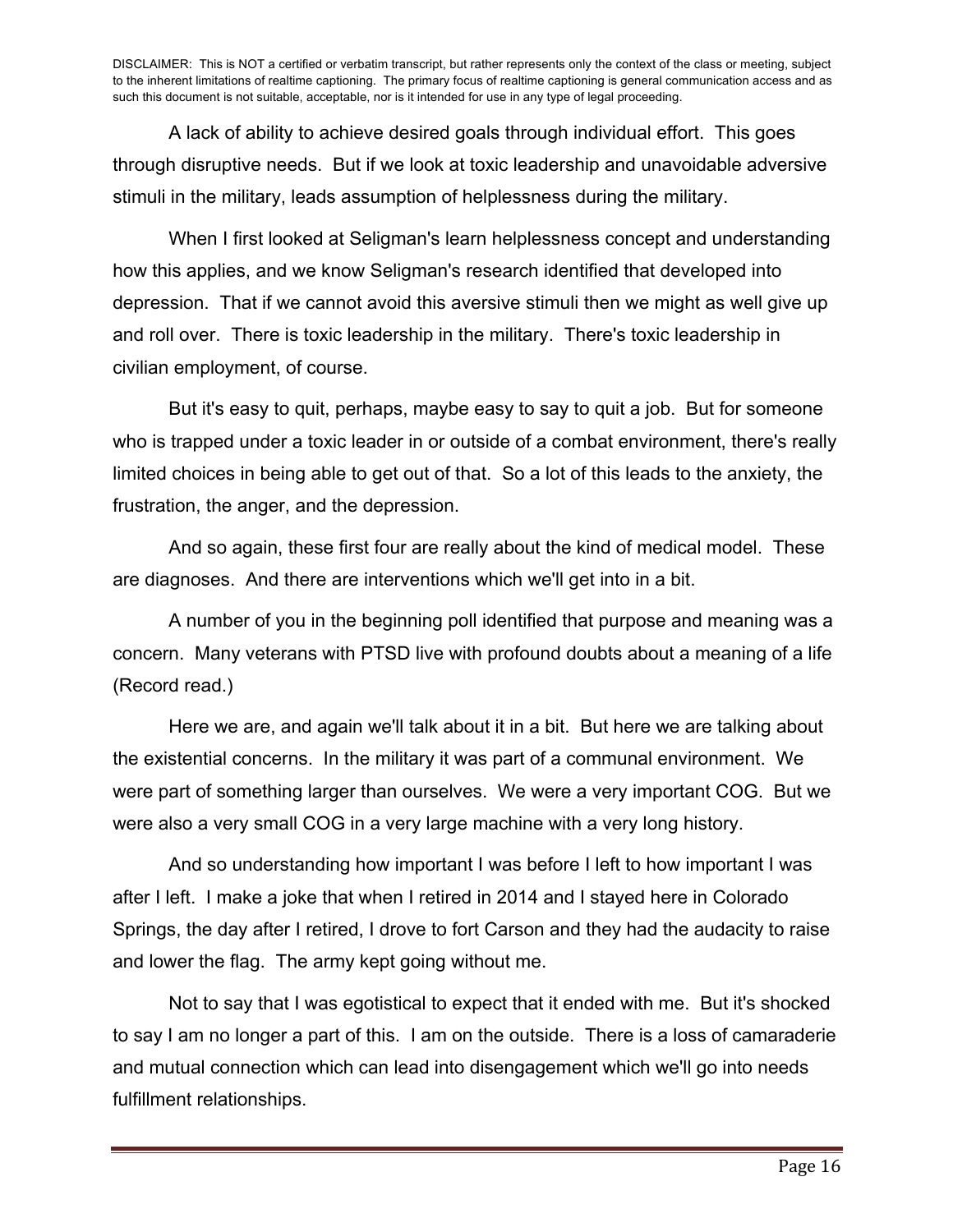But this loss of camaraderie is a significant aspect of some of the disillusion in most military life.

And then confusion and anger about the loss of purpose and meaning is not necessarily explained by PTSD and TBI. Again, PTSD is, I am exposed to trauma. And a traumatic event and I developed the PTSD symptoms.

I have known service members who have nerve been exposed to traumatic events but still struggle with purpose and meaning. I would even go as far as to say, is the number of clients not all the clients that I see as a clinician do have posttraumatic stress disorder. Nearly 100% of the clients I see struggle in some way with the lack of purpose and meaning.

I want to pause here. I want to make a note that I have a web page set up where you can learn more about some of these things. It's at veteran mental health.com/NAADAC1. And you can get more information. I've had a number of podcast, blog post, research, that goes into these things. And all of these references will be at the end of the webinar but also they are linked on the web page so you can see the source material that we're working off of

We also talked about more injury. This is a concept that has been emerging over the last 15 to 20 years. It was first identified by Jonathan Shay. But doctor-- and his colleagues are the ones who defined it the best in 2009. Moral injury is defined as perpetrating, failing to prevent, bearing witness to or learning about acts that transgress deeply held moral beliefs and expectations. It is related to betrayal. It's related to betrayal of one's own values by others individually-- so my platoon leader always wanted to put us in harm's danger because he was always looking for promotion and a medal. He wanted to be a hero or betrayal by others check relatively. My unit command or I hate the army or Marine Corps because they did this to me.

So moral injury can be both self-directed. I did things in combat that I'm not proud of. I made a decision, and someone didn't make it back. Or I saw people doing things, and I did nothing to stop it. We think about moral injury, we think things in Vietnam, the massacre or the current era the Abu Ghraib. The MPs at Abu Ghraib, they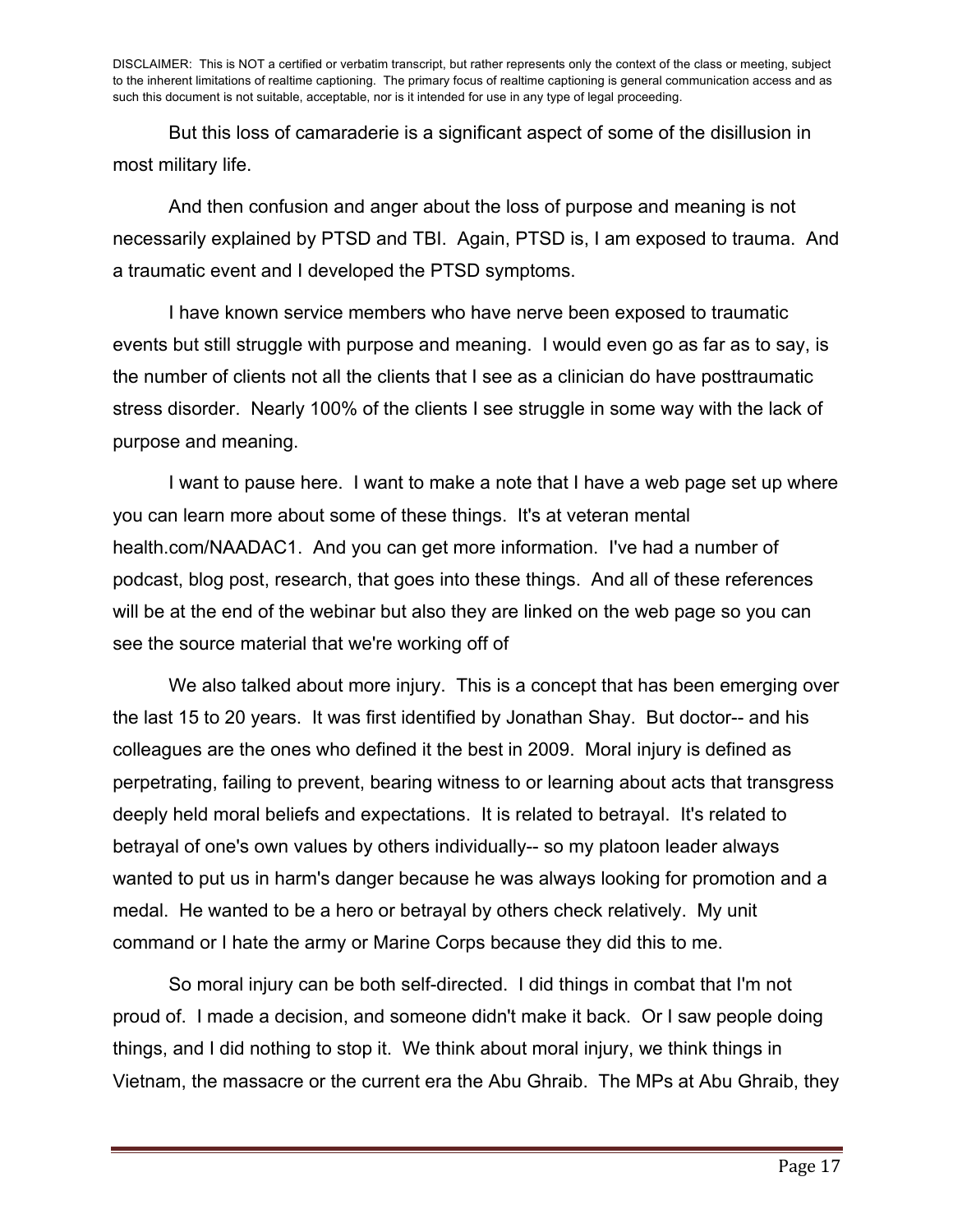didn't grow up to say, I'm going to torture these detainees and take pictures of them and pose with them.

We didn't grow up to think that. They were in an environment that was permissive. And their core values switched enough to say that this isn't something that I shouldn't do. Then there is again, as I mentioned other directed moral injury. Others did things that I'm not proud of or others did things to me that injured me in this way.

There are three types as identified as Litz and his colleagues. Of course, life threat trauma. That does meet the criteria for PTSD.

These aren't necessarily as separate and distinct as I make them here. They are really co-connected in many ways.

So life, threat, trauma actually does, I should not have-- I should have made a right instead of a left when I went down this patrol, this route. And a vehicle was blown off. And it's my fault that person died. So there is life threat trauma. There is traumatic loss. To be honest, I have lost service members in my later deployments. I was in a decision making capacity. There was a moment when I made a decision check relatively which led someone to be on a patrol. And subsequently that non-commission officer was killed by a rocket propelled grenade.

So I was not there at that incident of trauma. I was not there when it happened. But I experienced traumatic loss. And then moral injury is defined above the perpetrating failing to prevent or bearing witness to acts that lead to deeply held moral beliefs and expectations.

So there's this concept of big moral injury. The idea that the war crimes or the egregious nature of things that happened again going back to Abu Ghraib. But then there's small things that kind of twist. There's though stop signs in Afghanistan, no speed limits, no one way streets.

When a 19-year-old learns that they can point a weapon at someone and get them to tell them what they need to do, and now they come back to the United States where it's a lands of rules and laws, we have to adapt back to those lands of rules and laws. But we've learned in some way that there is another environment which maybe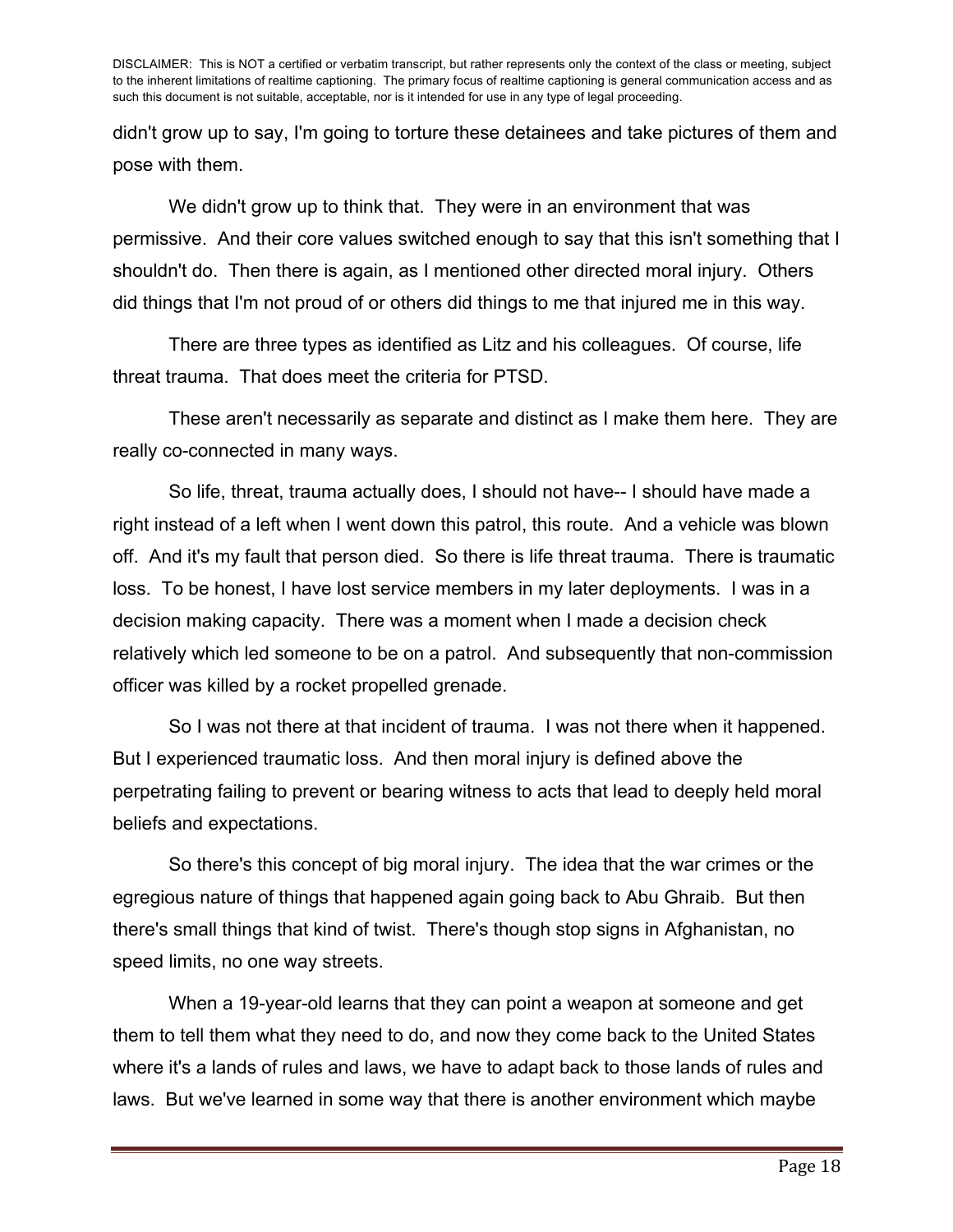that doesn't necessarily fit. And so really need to understand that, it can tweak our moral compass in large ways or small ways.

It's important to note that this does not mean that service members are immoral. This isn't an immorality issue. This is the things-- it's a personal core belief modification.

Now, before I move onto needs fulfillment, I would like to offer Samson an opportunity to give a quick note.

>> SAMSON TEKLEMARIAM: Thank you, Duane. Everyone, as a reminder, in order to access the CE quiz, please view the entire webinar and listen for the password.

The first password was revealed earlier in this webinar. If you missed it, no worries. Everyone who registered for this webinar will receive the link to review the recording. So you will get to rewind and view the recording to catch the first part of the password to access the CE quiz.

Now, I will shaver with you the second part of the password. The second part of your three-part password is an is all ( for the hearing impaired please email **ce@naadac.org** for CE Quiz password assistance).

 We'll reveal the third part of your password later in this presentation. Now, turning this back over to Duane.

>> DUANE FRANCE: Thank you, Samson. So moving onto needs fulfillment. Once a veteran has developed a sense of achievement and mastery in the military, we then have to pivot to developing mastery an entirely different arena.

I had one tie. I learned how to tie it one way and one way only. When I left the military, I literally had to stand any men's warehouse, in a mirror in the back. I had just bought a different tie that wasn't black and figure out how to do a double Windsor knot. And it might seem trivial, but there's dozens and dozens of experiences that veterans need to learn how to meet old needs in new ways.

It's not necessarily changing the needs being met. When I was in Iraq and Afghanistan I didn't have to worry about who gave me food or water. There were people in the military that did that simultaneously there were never people that had to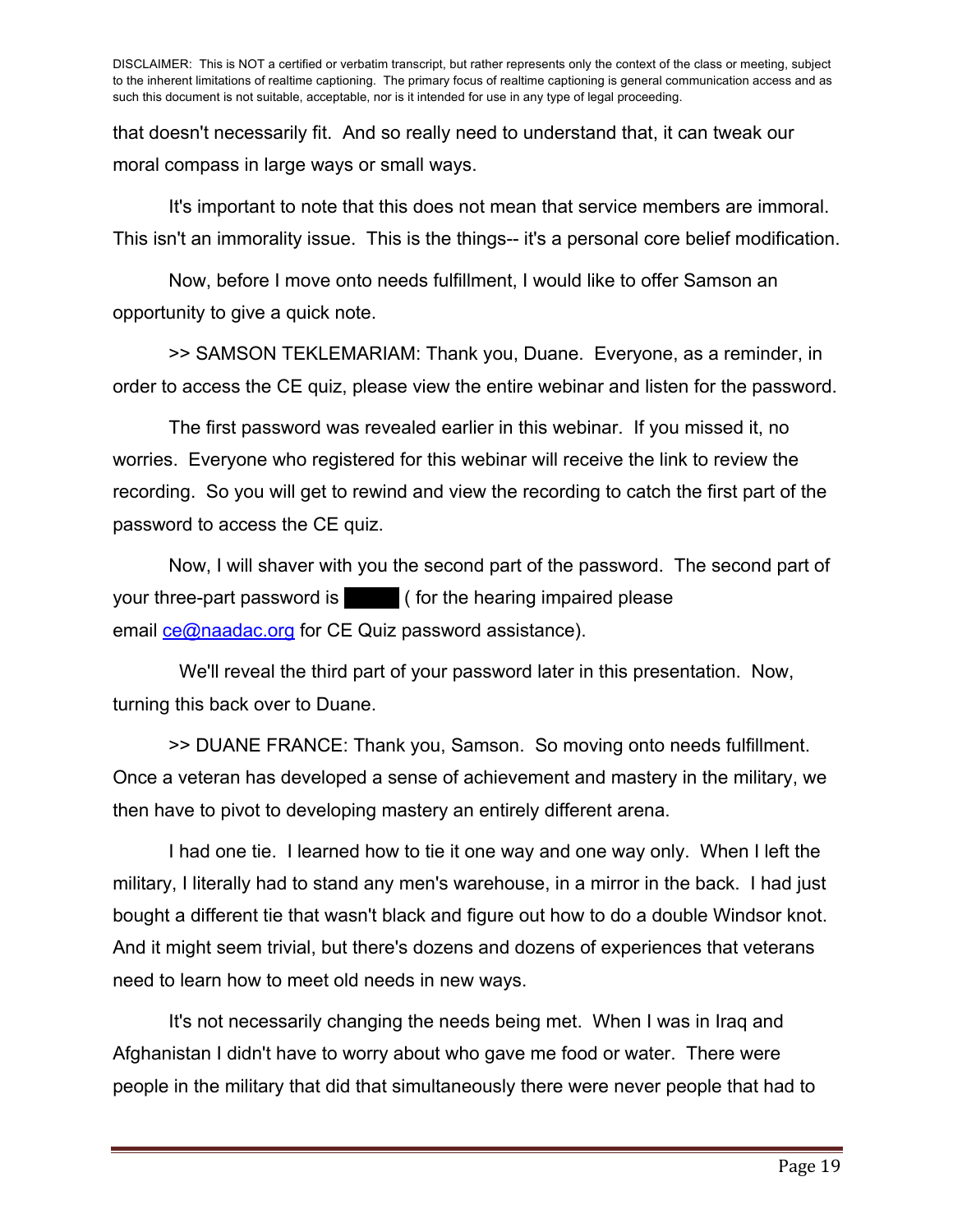worry about making sure the route was secure to deliver supplies because that was my job.

So in the military we are very much co-supportive. And then when I leave the military, I have to figure out how to meet those safety needs.

We're talking about Maslow's hierarchy of needs, our basic needs, our safety needs. When I was in the military they gave me lodging when we decided to move off post they gave me money for housing.

The interviews that I did in 22 years was my promotion board. So I was 40 years old, really the last interview I had done before was for little Caesar's pizza about 23 years before I applied for my first job afterwards. So it's one of these issues we need to learn how to meet these needs.

But there's also the higher needs as far as the social needs. In the military our social group is handed to us. Here is your platoon, your squad, your troop, your wing. These are the people you will associate with. These are the people that are going to be your partners for however long. Like them or love them, they're yours. And you were forced to learn to make those connections. It's hard for adults to make friends anyway.

And coming out from a situation where there is one way I was able to connect to individuals but yet now I have to do this a different way.

And then of course there's the concept of the shadow side of Maslow's hierarchy. This goes back to the idea of, I got my meets met an aggressive way. I'm not trying to perpetuate the stigma that all veterans are gun toting maniacs. But how do we meet needs in socially unacceptable ways using force and aggression to meet needs, taking what I need.

I have worked with a number of justice involved veterans. And some veterans who are justice involved, I see they have to figure out how to meet their needs and socially acceptable ways because they were survivors after the military. And they were meeting their needs in not socially acceptable ways.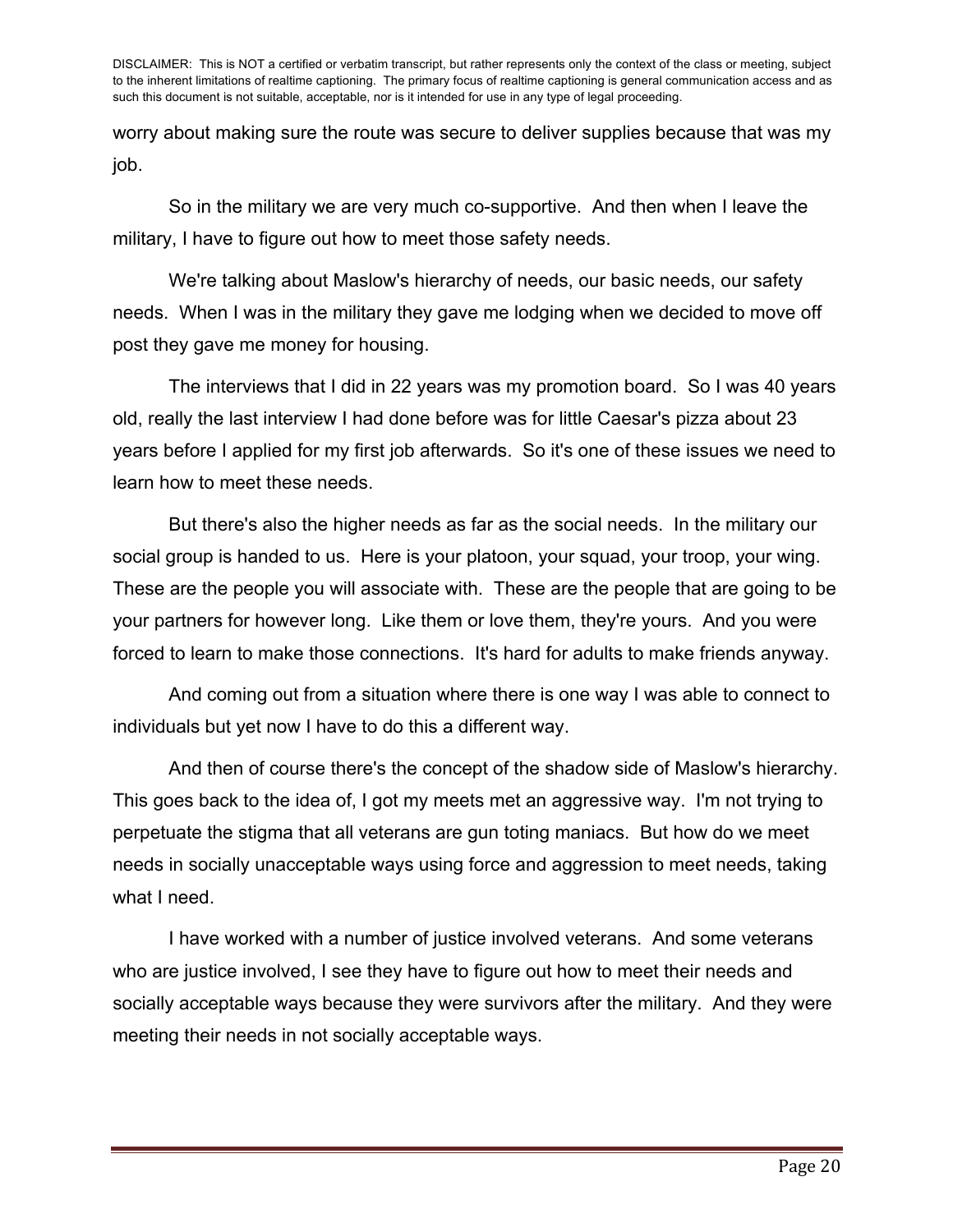And then finally, we talk about relationships. Military parents fulfill occupational duties during wartime. Children and families face multiple challenges-- compromised parenting, related-- subsequent mental health problems.

My wife was with me for four out of five deployment. My first was back in the last century in the mid 90s. And she experienced those deployments in a very different way than I did. And it was just as stressful on her as it was for me. There was not a calendar year between 2,006 and 2013 that I was not gone part or the entire year.

My children started out when I started to deploy again in the later half of my career. My children were in kindergarten and first grade. When I stopped they were approaching high school. These are formative years that had to do with relationships.

So there are disrupted relationships whether or not the family stays together and goes through challenges. Or the family relationships dissolve.

Cross generational combat operations. This is something that's significant, not well understood. So my father was a Vietnam veteran and three of his brothers served in Vietnam between 67 and 70 or so. So we have-- I grew up, I was born well after my father came out of Vietnam. But I grew up with the experiences of the combat operations. I grew up with understanding what the aftermath of combat was.

And then myself and my younger brother are both combat veterans having both served in Iraq and Afghanistan.

Multiple deployment compounding impact on the family. This is a nature in the current generation. When I say generation, it really is cross generational in the current conflicts.

The senior leaders in the military, when these conflicts began, and I'm talking about the generals in the Pentagon and master chiefs at the highest level, they were Vietnam veterans. Then you have my generation which is split between my pre and post 9/11 military career.

In this past year was the first time that an individual, not born on the incident that precipitated the combat is able to join the military. My son turned 18 this past August. He was born shortly before 9/11. He could enlist in the military and go fight in the same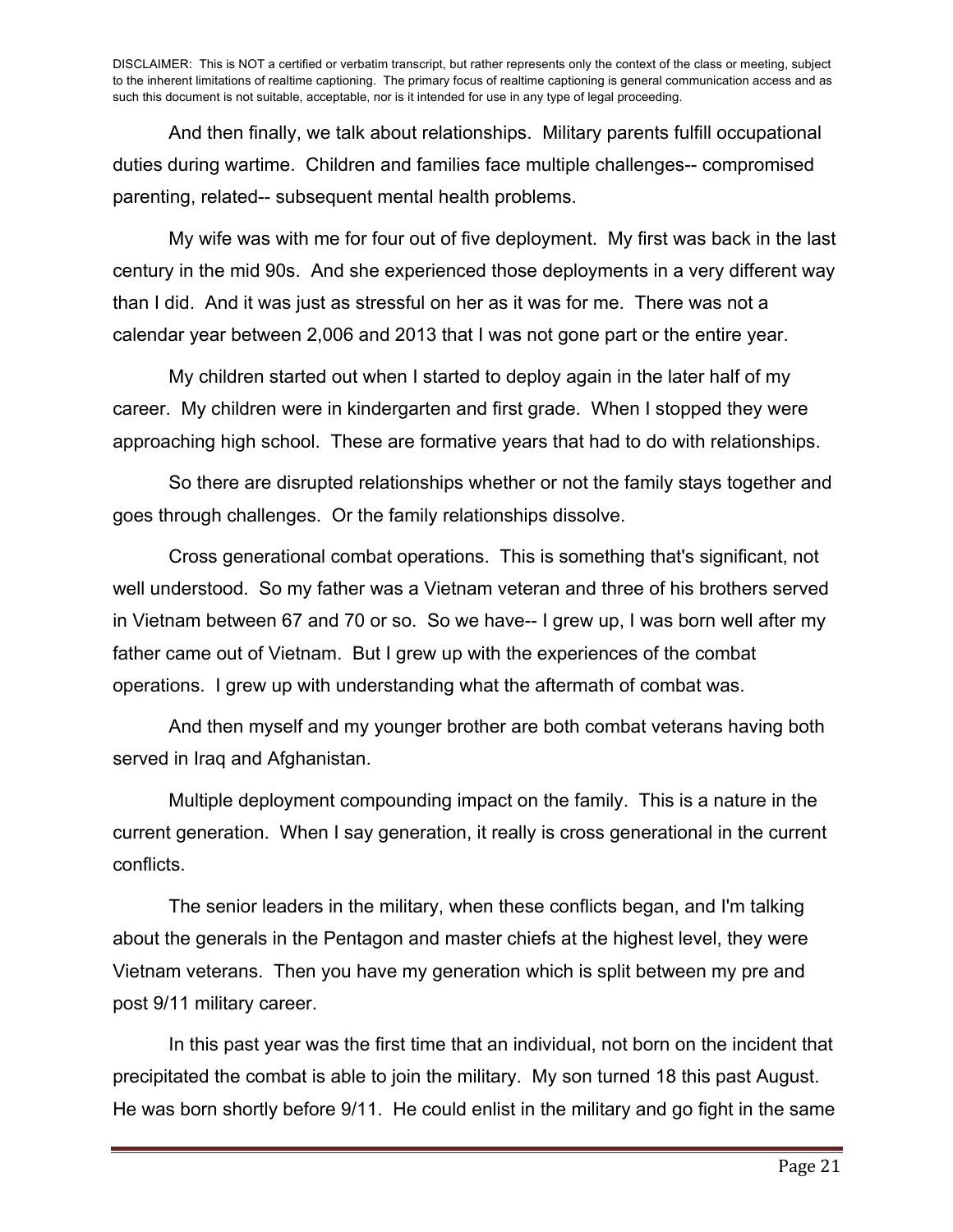battles that I could. That hasn't happened arguably with some of the exceptions of the border wars with Native American in two centuries ago. But really in declared war, this has never happened. This is crossing a three generational gap.

The oldest post 9/11 veteran is well approaching their 60s. The youngest post 9/11 veteran likely has not yet been born.-- not yet been born. Likely has not yet joined the military, I hope because I hate war. I hope the youngest of our population have seen the end of it.

Relationships does have the challenges with domestic violence. And so I would like to pause now, before we go onto this poll to answer a couple of questions. SAMSON TEKLEMARIAM: Thanks, Duane. This is Samson. We have a few questions that have come in. The first question is, can you have PTSD from moral injury?

>> DUANE FRANCE: So yes. There is-- there is an aspect of moral injury. And again you can have one incident could cause all of these things.

The key is that the moral injury for it to also be someone has post-traumatic stress disorder must have experienced that criteria event of exposure to trauma. That's not to say that everyone who has PTSD has moral injury. That's not to say that everyone who has moral injury has PTSD.

And so the answer is maybe. But it is really -- it is possible. And it is also probably distinct from many as well.

>> SAMSON TEKLEMARIAM: Thank you, Duane. And everyone else, continue to send in your questions in the questions box. We have time for two more now. And then we'll do another live Q&A towards the end of the webinar.

Duane, the second question, nowadays more and more military members may experience combat without experiencing traditional combat. Should we consider anything unique when providing counseling support or recovery support for military involved in drone strikes?

>> DUANE FRANCE: This is something interesting. And there's not been a lot of research around it. I would recommend Dr. Dave Grossman's books on combat nonkilling. And Dr. Grossman really talks about the very personal nature of killing. And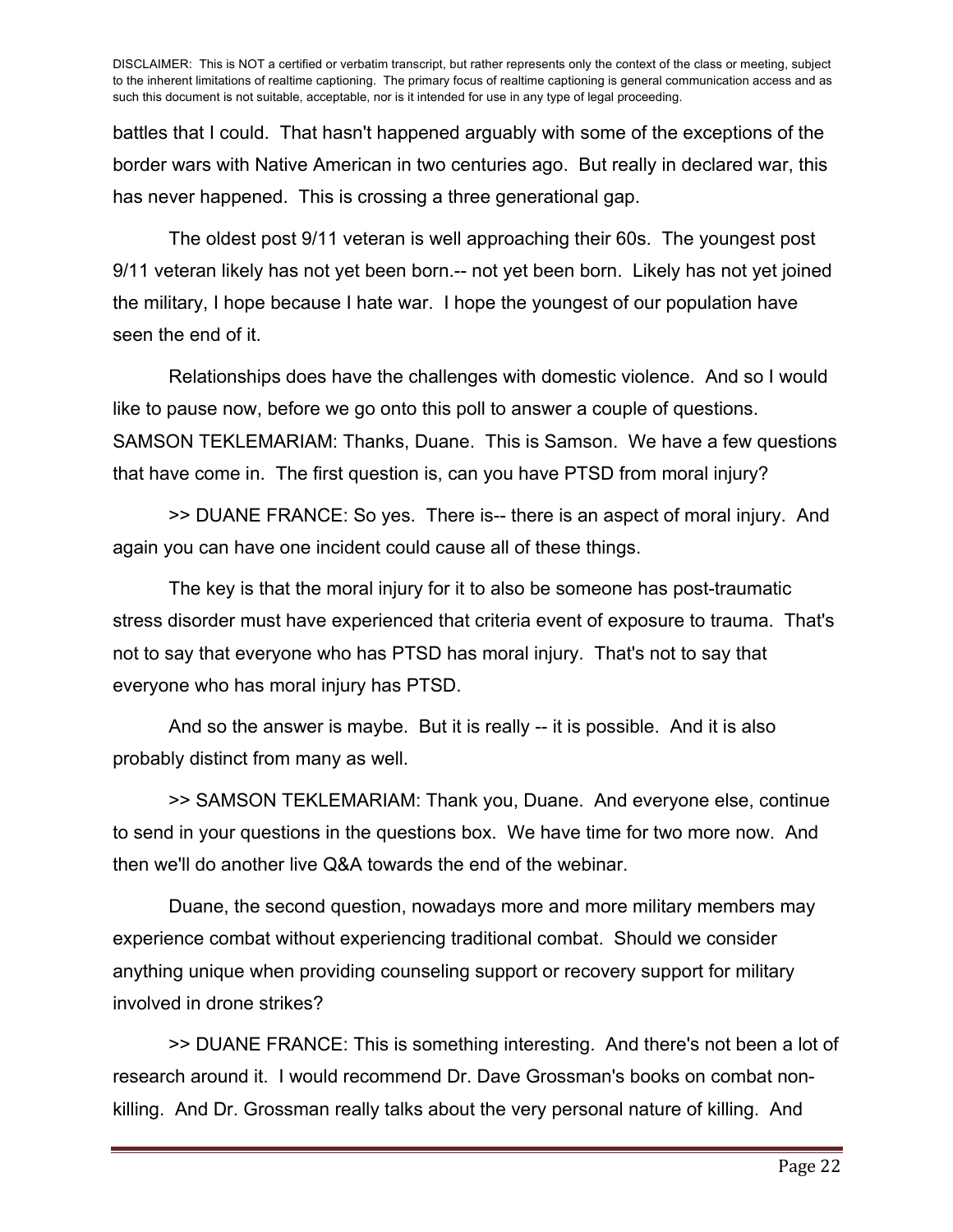there are different levels of distress when someone has, say a face-to-face -- the most being hand to hand combat all the way back to the someone on a ship in the gulf that's shooting a tomahawk missile that doesn't have that.

The one exception that he did identify was snipers because you can have a very long distance kill. But also it is a very personal kill because it is very up close in a manner in which snipers do that.

I personally believe that drones are the same way. If we consider the fact, especially if some drone operators that were here in the United States. They stop at McDonald's on the way home. But they had just to execute a strike and witness that strike and see that. So there is some emerging concern and definitely-- just like anything else, not assume to say that we know what this person experienced. Oh, because you were in the Air Force base for your entire career, you weren't exposed to some of these stuff any more to expect that someone that was deployed to Afghanistan which you did.

>> SAMSON TEKLEMARIAM: Thank you so much. Third question, and everyone this will be the last one for this Q&A portion. But we'll do another one towards the end. As a reminder you can he your GoToWebinar control panel. Hit the questions box and send your questions in to our facilitator.

This last question Duane for this moment, does the military use EMDR. So do you think if EMDR is used early on that one's addictive behavior could be avoided to some degree because they are not needing to self-medicate as much since the replay of the PTSD isn't going as loudly in the frontal lobe?

>> DUANE FRANCE: That's a great question. Multiple great questions actually. Yes, EMDR is an evidence-based practice for PTSD. We'll talk about that. Thank you that was a great lead in for the next portion of the webinar.

Yes, EMDR is used in my experience, and I will caveat I am neither a DoD clinician nor Department of Veterans Affairs clinician. But I have colleagues in both.

But yes, EMDR is a widely used intervention that has been shown to address post-traumatic stress disorder. There are also individuals looking to adapt it for moral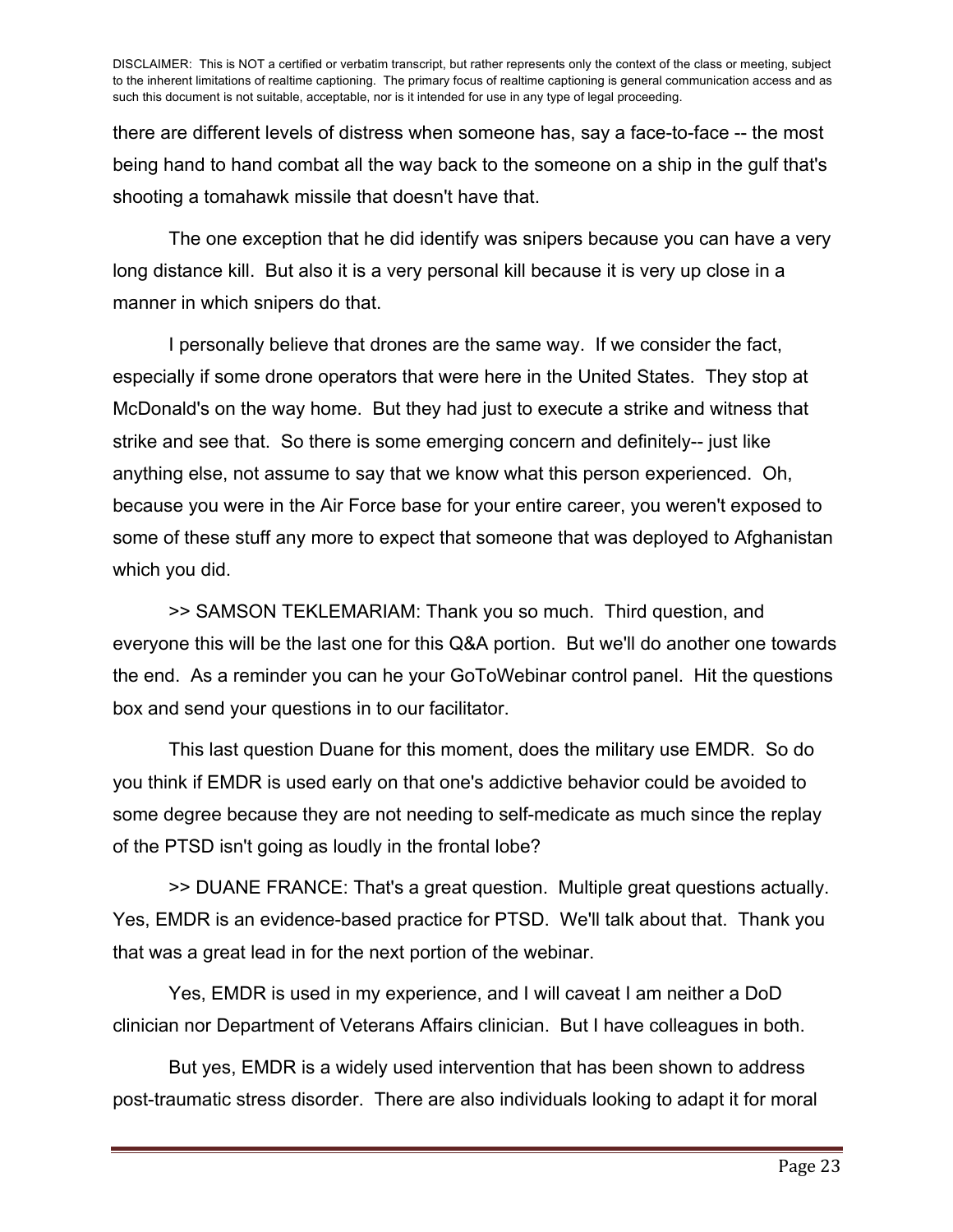injury. So anything that has an intrusive or painful memory where we need to consolidate that memory in such a way. Then EMDR is appropriate.

You know, is it necessarily, will EMDR address the purpose and meaning issue or the family issue? We're looking at what is the primary issue the person is dealing with and using the appropriate tool for that particular job.

Now, absolutely yes. I would say that getting any kind of intervention early on that keeps the service member or veteran from needing to address other types of coping than it would, could reduce some of these addictive behaviors. So great question. Thank you.

So moving onto the third polling question, an opportunity to be interactive.

The polling question is, there is a single intervention that is best at addressing all or most of the aspects of comprehensive SMVF mental health. Samson?

>> SAMSON TEKLEMARIAM: Thank you, twain. And we just launched this third poll. The poll is up on your screen now. You can interact with our presenter. You'll have 1, 2, 3, 4, 5 option. There's a single intervention that is best at addressing all or most of the aspects of comprehensive, SMVF mental health which is service members, veterans and their families. We'll give you just about 10 more seconds to answer this. More than happy if you already have. So we'll give you ten more seconds.

Awesome. Thank you so much, everyone. I'm going to close this poll and show the results and turn it back over to Duane.

>> DUANE FRANCE: And I really appreciate this. A number of you know one said strongly agree. This is perhaps some that are good at most. But disagree and strongly disagree again looking at it from this conceptualization, there is no one intervention that's going to address all of these different things. And we know that a lot of our clients don't necessarily react to different interventions within the same. And we'll talk a bit about a number of evidence-based intervention. I do personally agree with the disagree -- the majority of you chose. So thank you.

So now I would like to briefly go over interventions. This could be and probably could need to be a webinar in and of itself. But I'd like to go through a number of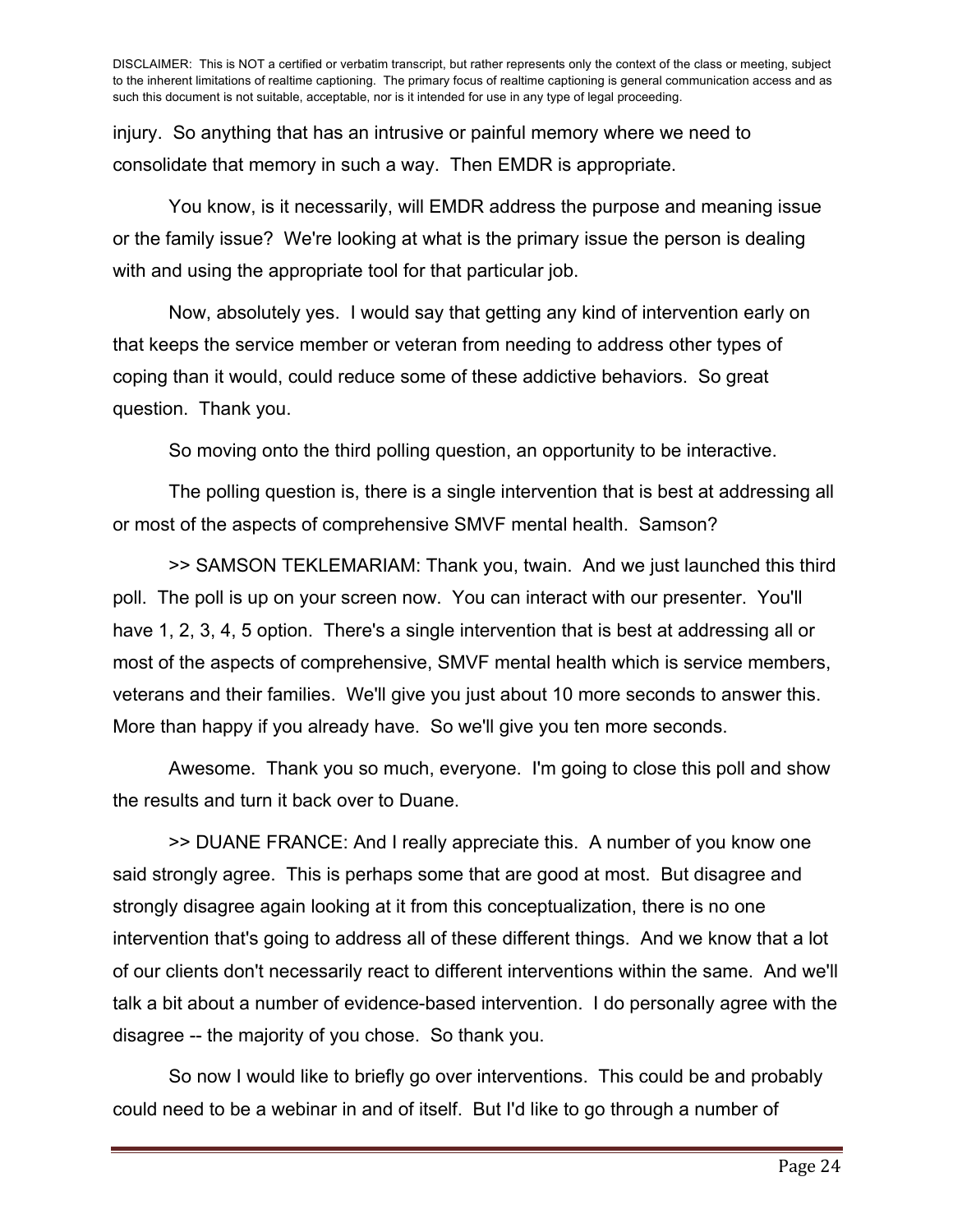evidence-based interventions or interventions that have seen and been researched working with some of these things.

So for posttraumatic stress disorder, again we're talking about literal DSM5, meets the criteria of posttraumatic stress disorder, cognitive processing therapy, prolonged exposure, cognitive behavioral therapy. The attendee who asked that question preprocess is one that's on here.

These absolutely have been shown to work if a veteran primarily or solely is experiencing posttraumatic stress disorder. I've seen this with a number of my clients whenever I start with a new client I go through all of these things. And had one particular veteran in mind, obviously not revealing specifics. But a gulf war veteran whose specific challenge was solely related to PTSD. None of the others were in play other than emotion dysregulation which is part of the PTSD and moral injury about the PTSD event.

So I had a colleague who does EMDR. And we transitioned him over to her because that was best for him. So yes, if we are dealing solely with posttraumatic stress disorder, there are absolutely excellent interventions that have had very, very high evidence-based to improve this condition.

we talk about traumatic brain injury. We need to consider treating comorbid filing Cal disorders with brain injury-- we're talking about chronic pain. We're talking about if a service member experienced an amputation or limited mobility from being wounded or injured, that that creates neurological changes in the brain.

There will need to be medical interventions for many. Traumatic brain injury has migraine components. There are physical interventions, balance as far as our inner ear and vestibular changes and physical rehabilitation. Traumatic brain injury in my experience is one of the things that really cuts across all of these. So if a service member experiences TBI, then likely some of the other challenges here are going to be different.

And then of course, cognitive restructuring, neuro feedback, biofeedback, speech language pathology has been shown to have good benefit for traumatic brain injury.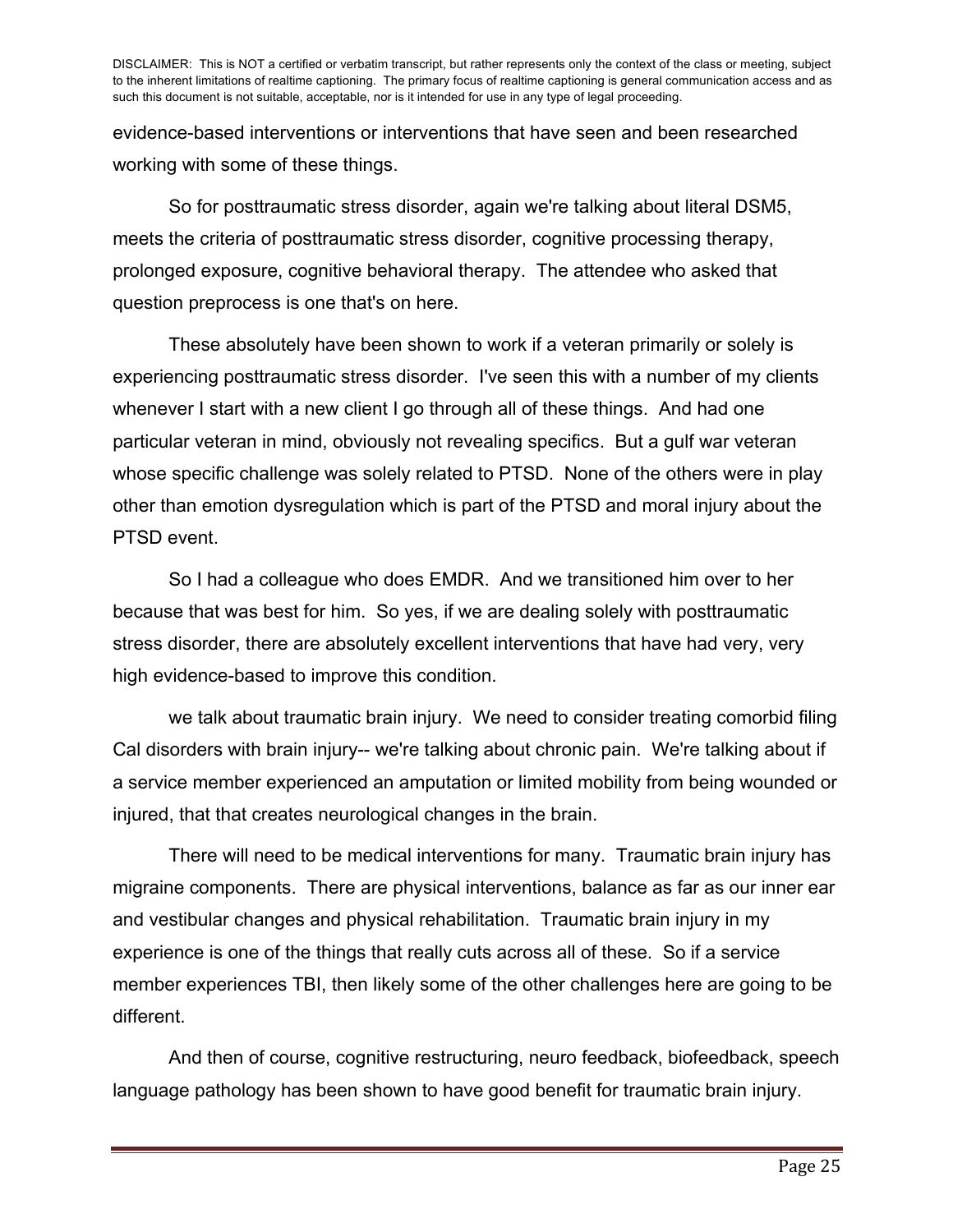If we look at addiction interventions, I might be able to slide through this one pretty quick. Understanding the audience. But we do know that contingency management, motivational interviewing, cognitive behavioral therapy for addictions and relapse prevention, these absolutely do work. You know as addiction professionals work if addiction is the primary issue.

Now we may have a veteran who is engaging in substance abuse who has depression and anxiety and has disruptive relationships and PTSD. Really what is the primary thing? What is the thing that's disrupting the service member the most. If it's the addiction, we need to address the addiction and get to the bottom of all the other things.

If the other things are more primary, then we need to address the PTSD or the substance use disorders and the addictions will resolve themselves.

Emotional dysregulation interventions. We know what, woulds with depression and anxiety. Cognitive behavioral payment, I personally use dialectical behavioral therapy. I conduct a DBT skills group. Many service members recognize-- many of my clients say that it has worked better than the other anger management programs because dialectical therapy has the different aspects of first mindfulness which I think is key in all of these than the emotional regulation, the interpersonal relationships. You know, all of these things really address how do we, the distressed tolerance, how we tolerate it and the emotions, and how do we get back to getting some measure of control from our frontal lobe over that bottom part of our brain.

And finally just the concept of learned helplessness. And I really do often, if this is what I see in clients, to talk about Seligman's concept and how it applies to their experience.

Now moving to purpose and meaning.

When we're talking about evidence-based, we know that we're talking here about existentialism. Rollo May, Irvin Yalom, Viktor Frankl. I read Viktor Frankl's \* Man's Search for Meaning before I deployed and after I deployed to combat. And I saw Man's Search for Meaning especially that first half. I saw it in a totally different way after I had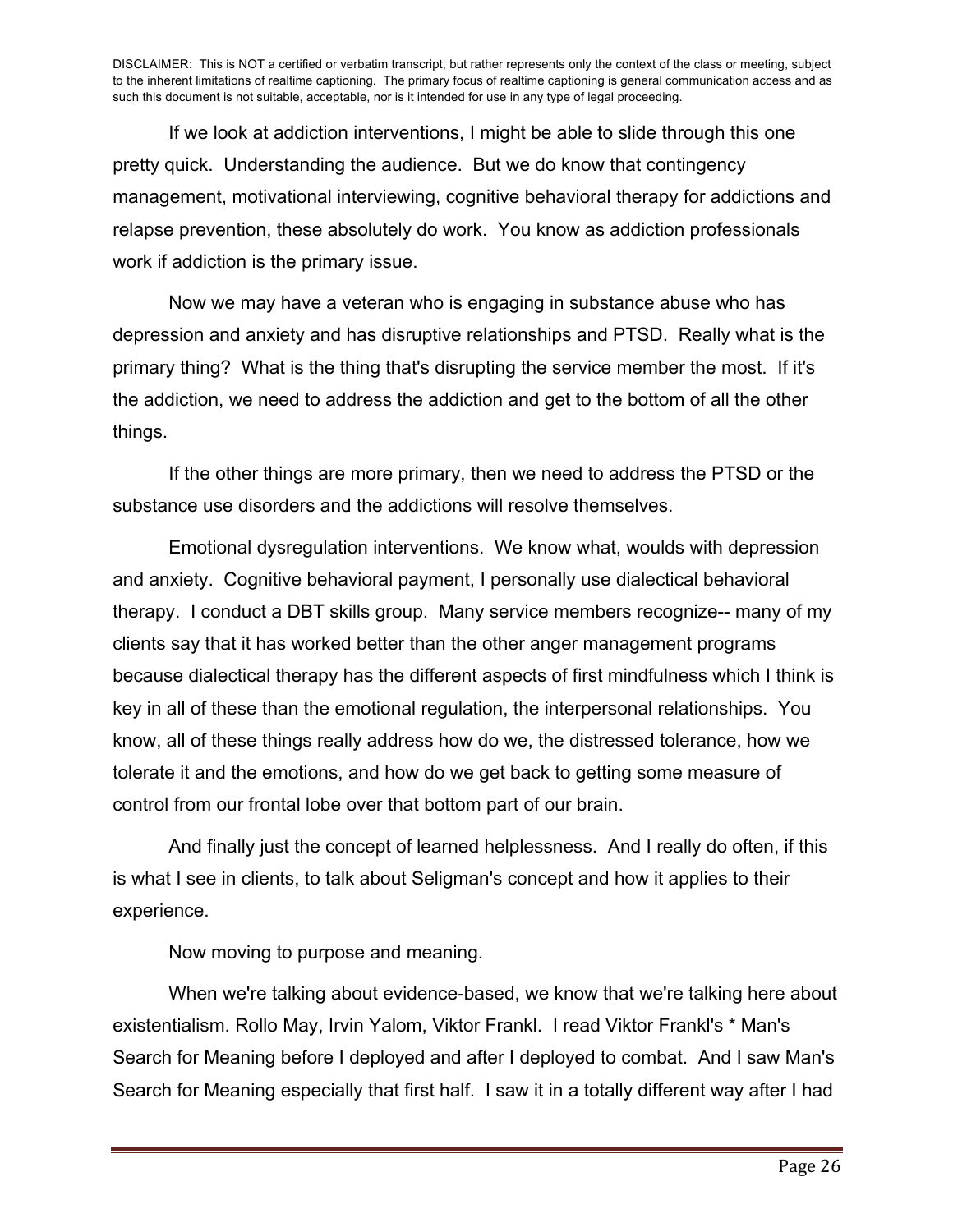been in combat than I did when before I went to combat. So we're talking about purpose and meaning. We're talking about existentialism.

This is a quote from a qualitative research-- vet (Record read.) again this is not a one size fits all. Someone could be struggling with their purple and meaning while struggle with PTSD. But it is an aspect that we need to understand.

We talk about more injury interventions, this is an area that is starting to be researched. I personally do feel that future editions of the DSM should include aspects of moral injury.

But-- there is a book called Adaptive Disclosure which has shown prolonged exposure, a colleague said that he has worked with prolonged exposure with moral injury as well as PTSD because its intrusive and negative thoughts based on moral values versus the traumatic exposure.

And there's currently some research being done in some publications that are coming out in the next several years. They're looking at acceptance and commitment therapy. So act, looking and act as a way to address some of these moral injury components.

Wants and needs fulfillment. Again this is a challenge where it's not necessarily psychological. It may be systems based where professional counselors like myself will necessarily need to look at some of the things like our social worker colleagues will need to address the systems in which the veteran is in. But looking at Maslow's hierarchy of needs. And if this individual, veteran or client we're working with is addressing their needs through Maslow's hierarchy or whether-- how they're doing it.

but it may be community based intervention, homelessness, employment. A colleague of mine, he quotes it from someone else but I quote it from him. He says it's very hard to talk about your inner child where you don't know where you're sleeping tonight or where dinner is coming from.

So addressing these basic needs this might be the critical need we need to support veterans addressing before we get to their challenges with addiction. We know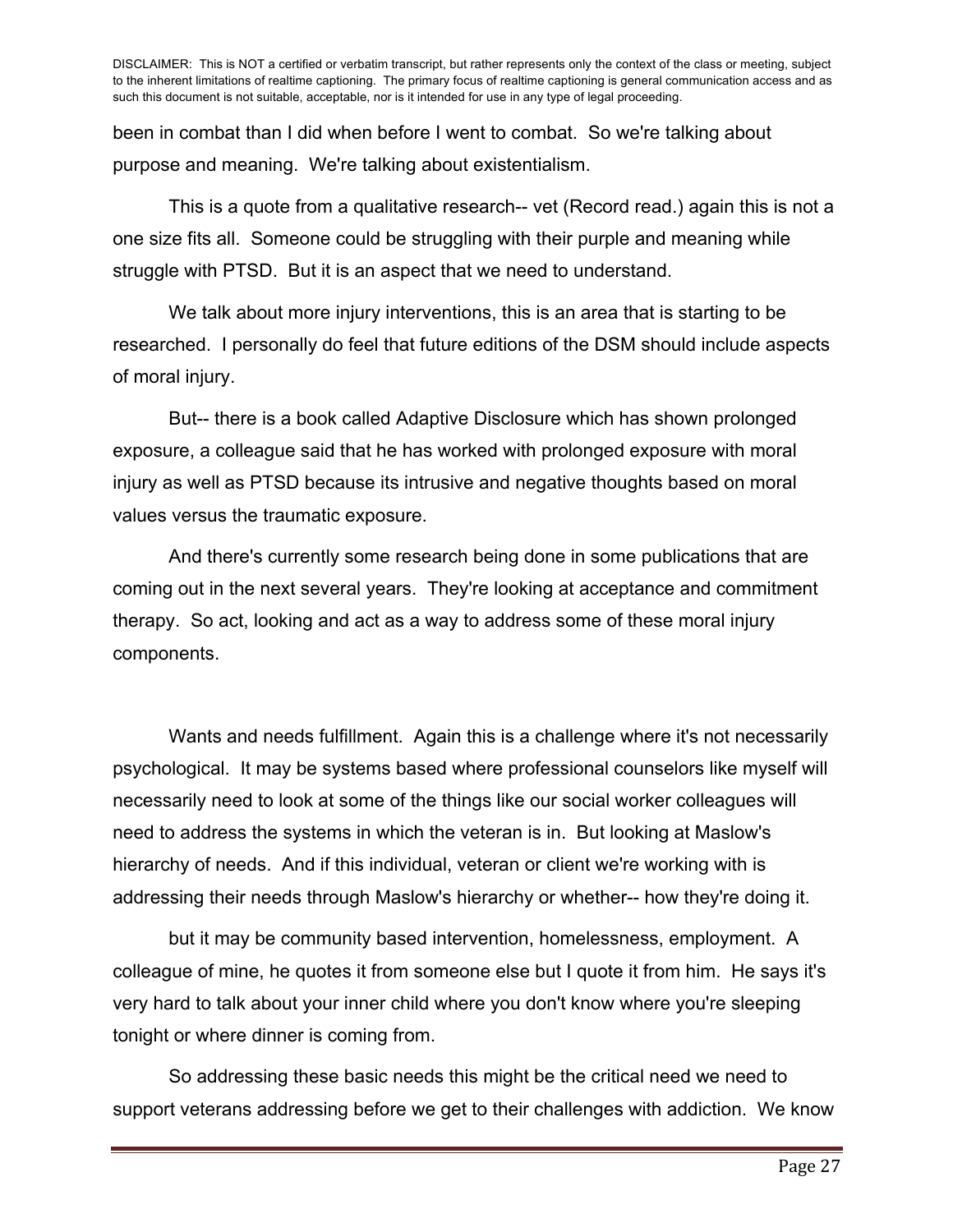addiction and homelessness-- but understanding how a lot of these things interact. Connectiveness is huge just like purpose and meaning. Just like normalizing events through moral injury.

And then again here acceptance and commitment therapy act. What decisions am I making to meet my needs? And are the decisions I need to make? And how can I look at those decisions in a critical way and decide to do something different.

And then finally, our interpersonal relationship interventions. Again our colleagues, really definitely understand this. As I mentioned before it is intergenerational as far as our spouses and our peers. It's intergenerational as far as our parents and children. Family systems theory. We definitely understand that this is critical.

I will-- and I have been vocal about it. My wife and I went to a marriage and family therapist after my Iraq deployment for 15 months and after my first Afghanistan deployment. We went to the same marriage and family therapist two separate times. And I personal believe and my wife has agreed that, had we not done that. This goes back to the question as far as EMDR to avoid addictions, but I do believe that that saved our marriage and saved our relationship and allowed us to get back to the communication that we need.

And then again dialectical behavior therapy especially the interpersonal relationships aspect of it.

Those of you who are DBT practitioners, there is adherent DBT, the significant three stage, the groups, the individuals, and the peer supervision and the review. But just basic DBT skills groups can also be beneficial as well.

So at this time, before we move onto how the addictions interact, I would like to provide the opportunity for a forth polling question, comorbid substance disorders-- (Record read.) Samson?

>> SAMSON TEKLEMARIAM: Thanks, Duane. All right. Everyone, this is will be our last poll. I'm going to launch that poll. Your opportunity to interact with our presenter. You will see five options, strongly agree, agree, neither agree or disagree,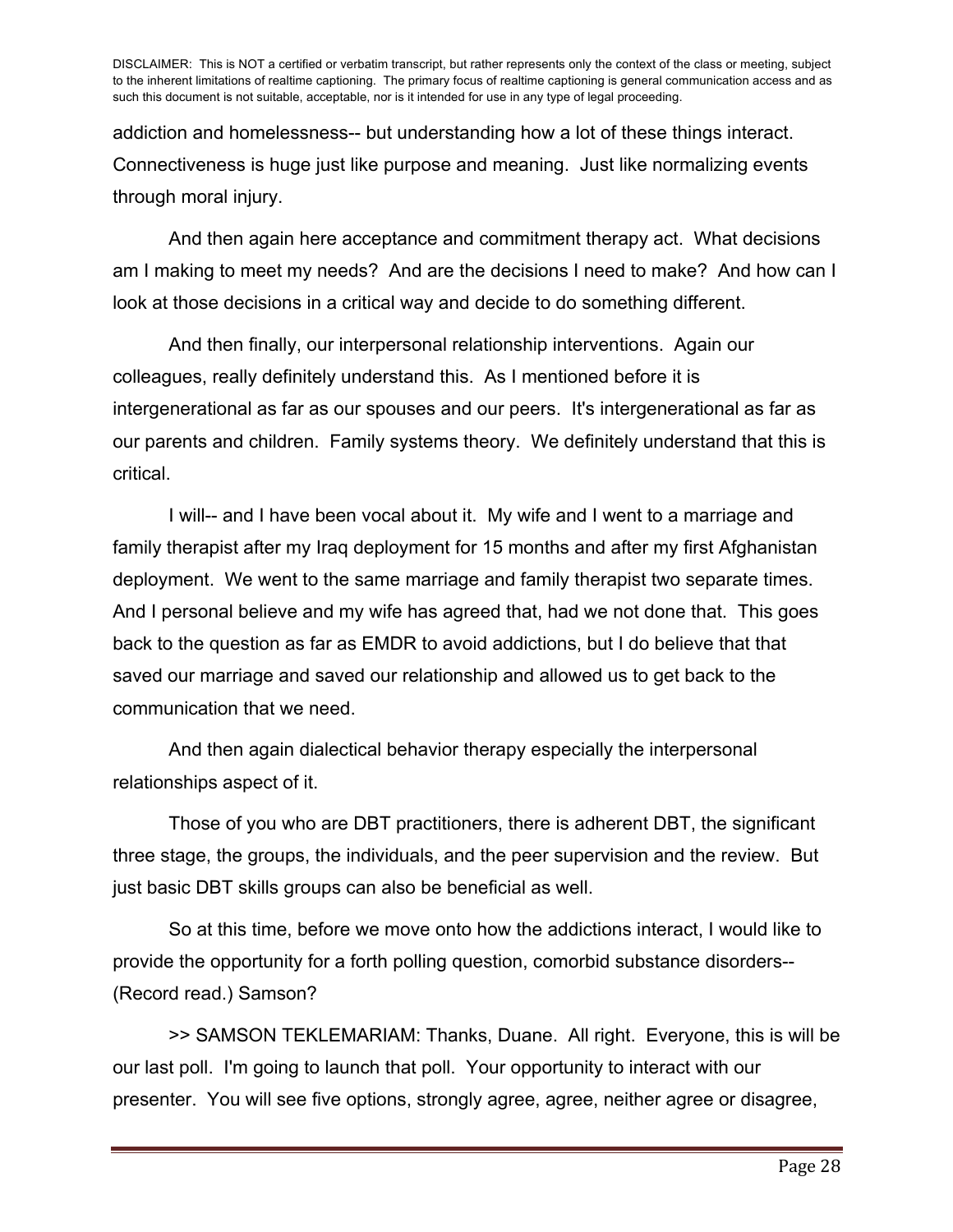disagree and strongly disagree. We will leave this up for you for about 15 more seconds. Looks like half of you have already responded. And then we will reveal the results and turn this back over to Duane. About ten more seconds. All right. Thank you, everyone. And thank you those who are sending in questions into the questions box.

We will be doing one more live Q&A. Please get your questions in. Any questions that don't get answered will be sent to Duane and will have posted on our website at a later date, probably in about two weeks. Thank you for interacting with this poll. We've got 85% responded. I'll share the results here and turn this back over to our presenter.

>> DUANE FRANCE: Again, in crowdfunding this, perhaps it's a softball question, but yes it adds fuel to the fire. If a service member is able to have their substance use under control and relationships are stable then some of the other things can really be worked on with ape lot-- without a lot of catastrophe. And so the majority of you agreeing that the substance use.-- and finally in in last part, and I want to be able to make sure that there is enough time for questions as we go through at the end. I'd like to talk a limb bit about how-- a little bit about how addiction and some of these comorbid psychological concerns are occurring. Here is another quote. (Record read.) so this is the coping technique. The unfortunate cases that alcohol use, opioid use, you know amphetamine use. Addiction is substance use specifically. It increases the avoidance of traumatic memory. It impacts -- -- and then the alterations are impacted by a substance abuse.

Looking at addiction and traumatic brain injury. Increased risk for self-inflicted death. TB and associated psychiatric substance use disorders are 20 times more likely to attempt suicide according to the reference there.

So the research is still being done on this. But the combination of addiction and TBI is shown to increase self-harm.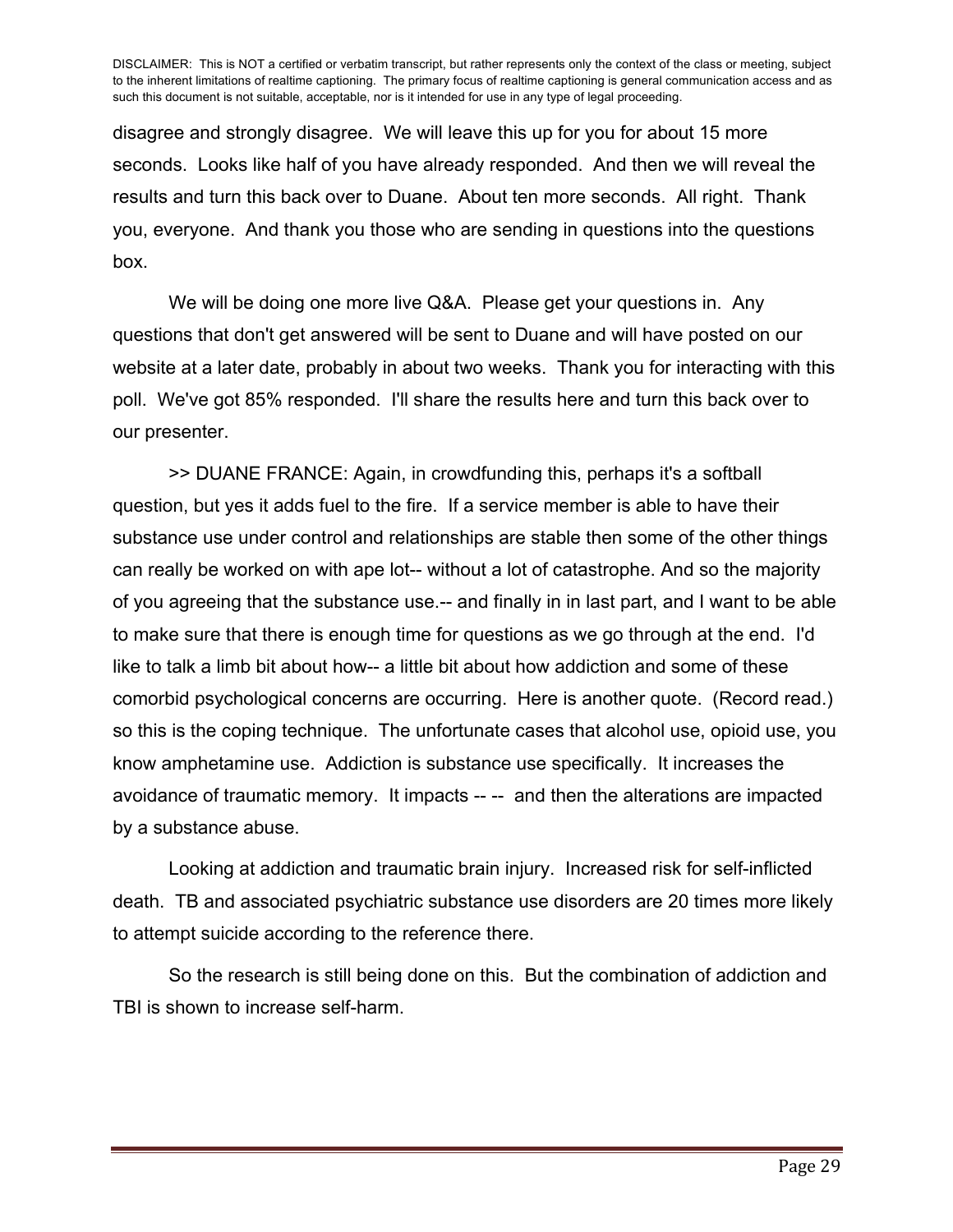Looking at emotional dysregulation. Overall emotional dysregulation fully meditated-- (Record read.) if I don't have the emotional awareness that I should, partly due to association.

Lack of access to adaptive strategies-- lack of access to adaptive strategies and unwilling necessary to experience emotional distress.

So it's no longer comfortable for me to go to a Denver broncos game. But just out in crowds or out into things that I used to do I don't longer want to do. I no longer want to do to the mall or go to concerts, things I used to enjoy.

I'm unwilling to experience that distress. So I isolate.

A colleague of mine says that she really understood that there was a problem when she was drinking beer in the dark in the basement by herself. That that's not where she wanted to be or even necessarily needed to be.

Addictions and purpose and meaning. Addiction may become a purpose substitute, satisfying the need for purpose and meaning in an unsatisfied life. I'm going party. If we don't fill the space it's going to be filled for us with things like substance abuse, pathologic abuse-- addiction and moral injury. According to Carmona Pereira and her colleagues, substance use indicate defective decoding of moral emotions. There's reduced reactivity to emotional competent stimuli. And it leads to poor decision making especially in addressing our more needs or understanding what our values are. The rates of -- this is something I referenced before. We know about the rates of medical psychiatric and substance disorders among homelessness. The unemployed are more likely to consume excessive amounts of alcohol and use elicit prescription drugs. Difficulties in achieving positive lasting social relationships because of ongoing struggles. If we're going on Maslow's social needs and basic needs it can be impacted by substance use. And the struggle to find, different playmates in different playgrounds is exacerbated when the servicemen or veteran may not be familiar with how to do that.

And then finally in the relationships, high levels of PTSD severity combined with substance abuse-- there's this one study alcohol exacerbates PTSD symptoms not necessarily traumatic experiencing. But tolerating and regulating negative strong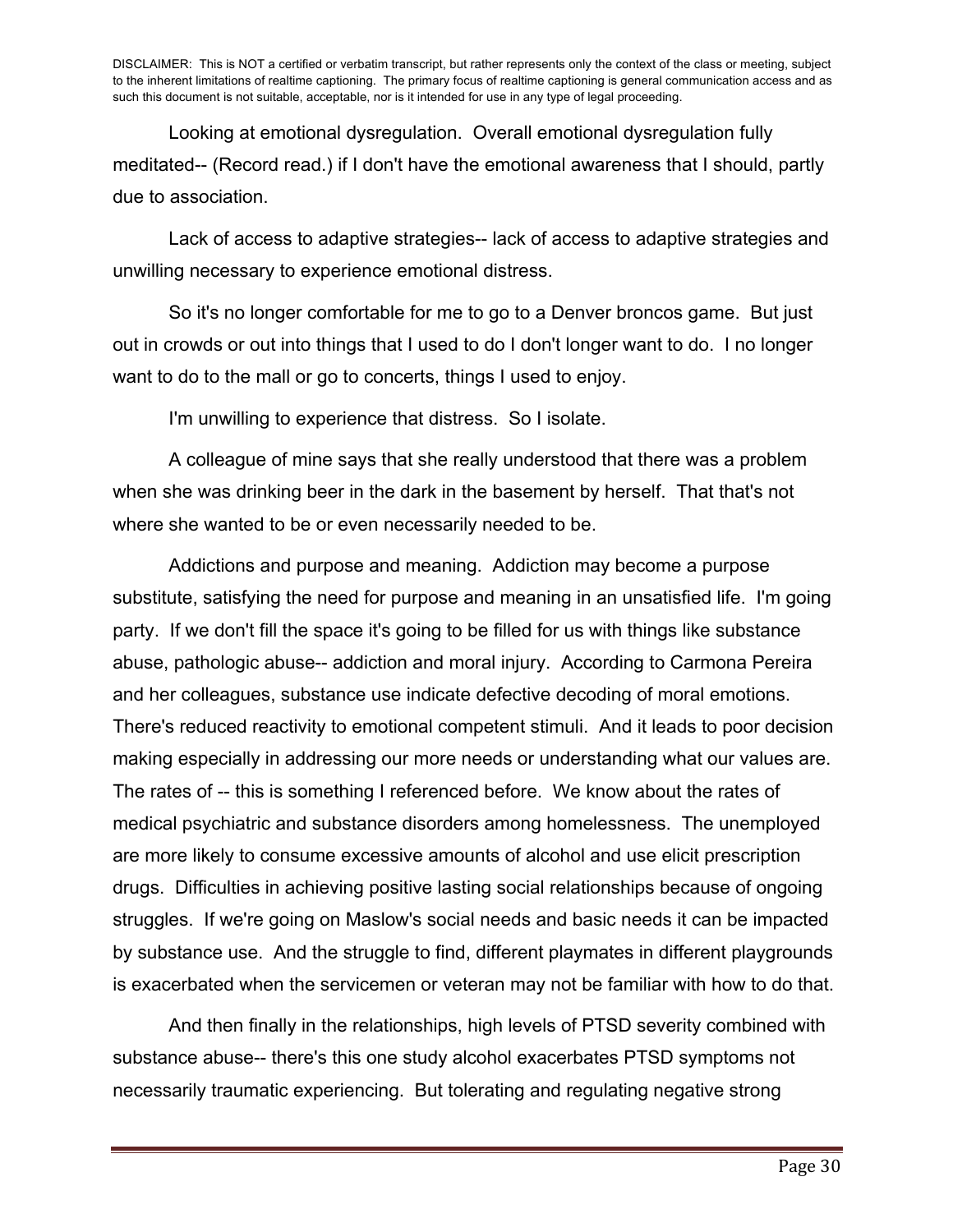emotions whenever we have a conflict in the home. Again either intergenerational, intergenerational and aggression is directly related to PTSD experiencing symptoms and alcohol misuse.

And so here is a quote that I would like for you to consider. And as we prepare for, I think we have some 15 minutes for questions. So hopefully I can get to some. But there's a myth that veterans are broken. Even with all of these. I gave you a lot of different things about how combat impacts or how military service impacts.

The fact that the war has somehow destroyed the mind-body and soul (Record read.) by many of us do it to ourselves. Many veterans it's a self-inflicted wound although we don't do it on purpose. Society has stigma about warriors that what we do somehow rips apart our humanity and damages us beyond repair. We respectfully disagree it is but a symptom.

The suicide epidemic is significant in the military and veteran community and families. But this is the first time I mentioned suicide during this webinar.

Suicide is not a problem to be solved but it is not a problem to be solved. It is a symptom, and lagging indicator of an underlying problem which is a a lack of regulation in these separate areas.

There is much more as well as its references on the web page that I prepared for this. Veteran men at that time health.com/NAADAC 1. There will be a separate page set up for these webinars. There is a short video that explains in much less length about the comprehensive veteran model for the reading and listening as well as the references.

And then ways to contact me on social media. I'm a big guy both in real life and online. I would like to turnover to Samson to maybe get an opportunity to answer? Questions.

>> SAMSON TEKLEMARIAM: Duane, thank you so much for this incredibly valuable learning experience. We have some great questions coming in. And I'm just going to place it right here so that we can all connect with you and start some of these questions.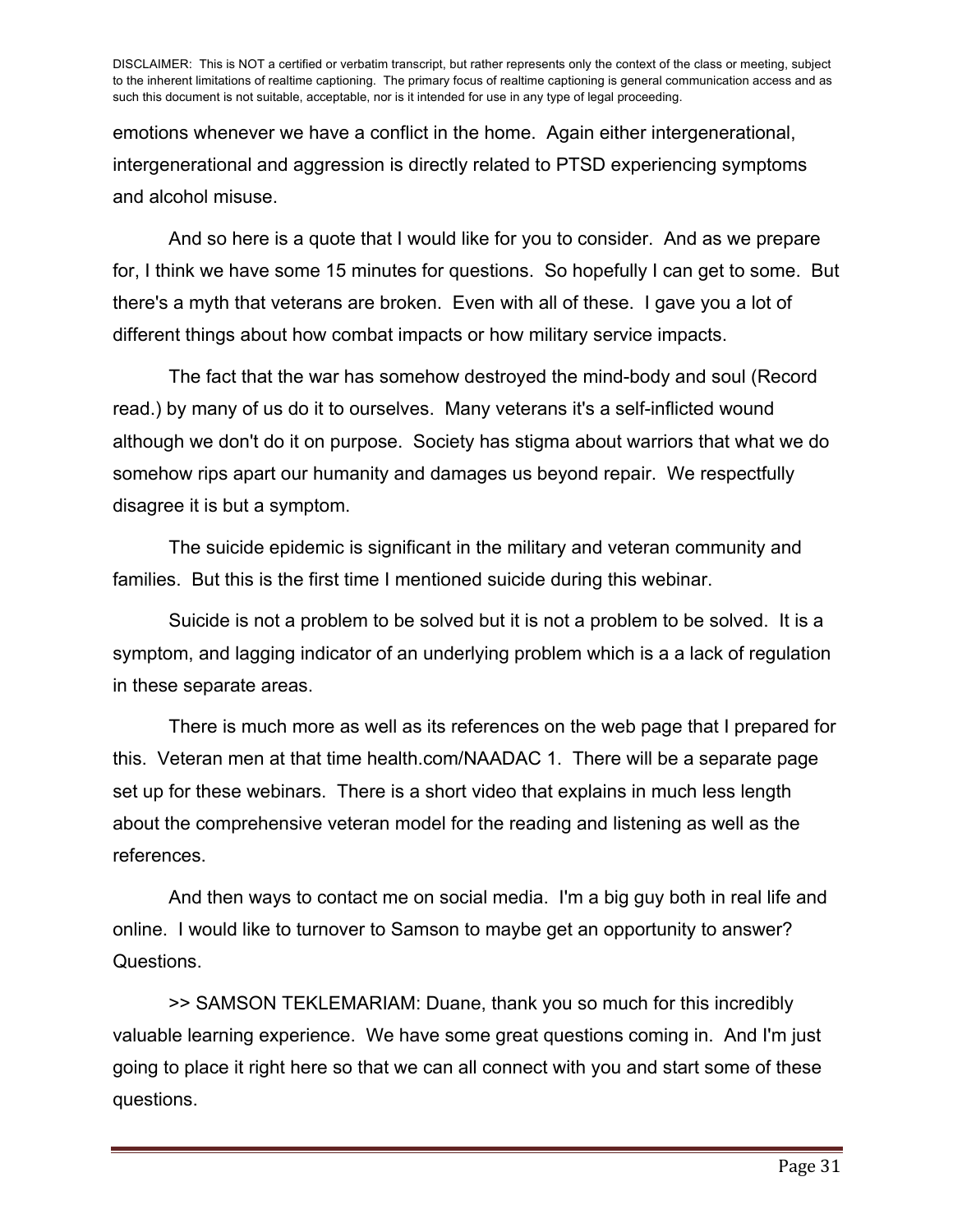I'm start with Lisa from Dallas. Lisa from Dallas asks, isn't it dangerous to be pushing EMDR when TE is clearly the frontline treatment for PTSD?

>> DUANE FRANCE: You know, this is some of the challenges. There's some research now showing that not all service members and veterans react in the same way. Their prolonged exposure has a dropout rates. And so it's one of those things, it's about meeting what the veteran needs and pushing prolonged exposure or pushing any treatment before the service member or veteran is ready is dangerous. Obviously and could perhaps do more harm than good.

I personally do work with preparation, the expose you're therapies. And I have colleagues that do EMDR.

But in my experience, there is evidence for all of them. And it's simply other tools to be used.

>> SAMSON TEKLEMARIAM: Thanks, Duane. And from libby, she asks, is ECT ever utilized?

>> DUANE FRANCE: So this is when we're looking at medication resistant depression. ECT is still a significant intervention in those extreme cases. It does have like many of the interventions and challenges.

There is also an alternative to ECT. Trans cranial magnetic stimulation, less invasive than ECT. We're starting to see, my clinic here in Colorado springs as well as different clinics across the VA have started to see the trans cranial magnetic stimulation works well for depression. And it's FDA A approved-- if the service's primary challenge is trans cranial magnetic estimate-- ECT would be appropriate.

>> SAMSON TEKLEMARIAM: And the next question, you mentioned Martin Seligman. Is that the positive psychology guy? Sorry I'm reading this verbatim. Can you say more about this affiliation and work with military and veteran culture?

>> DUANE FRANCE: I have to say that Dr. Seligman is not saying this is my own observation. Although his-- dear sir Dr. Seligman and the positive psychology center out of the University of Pennsylvania.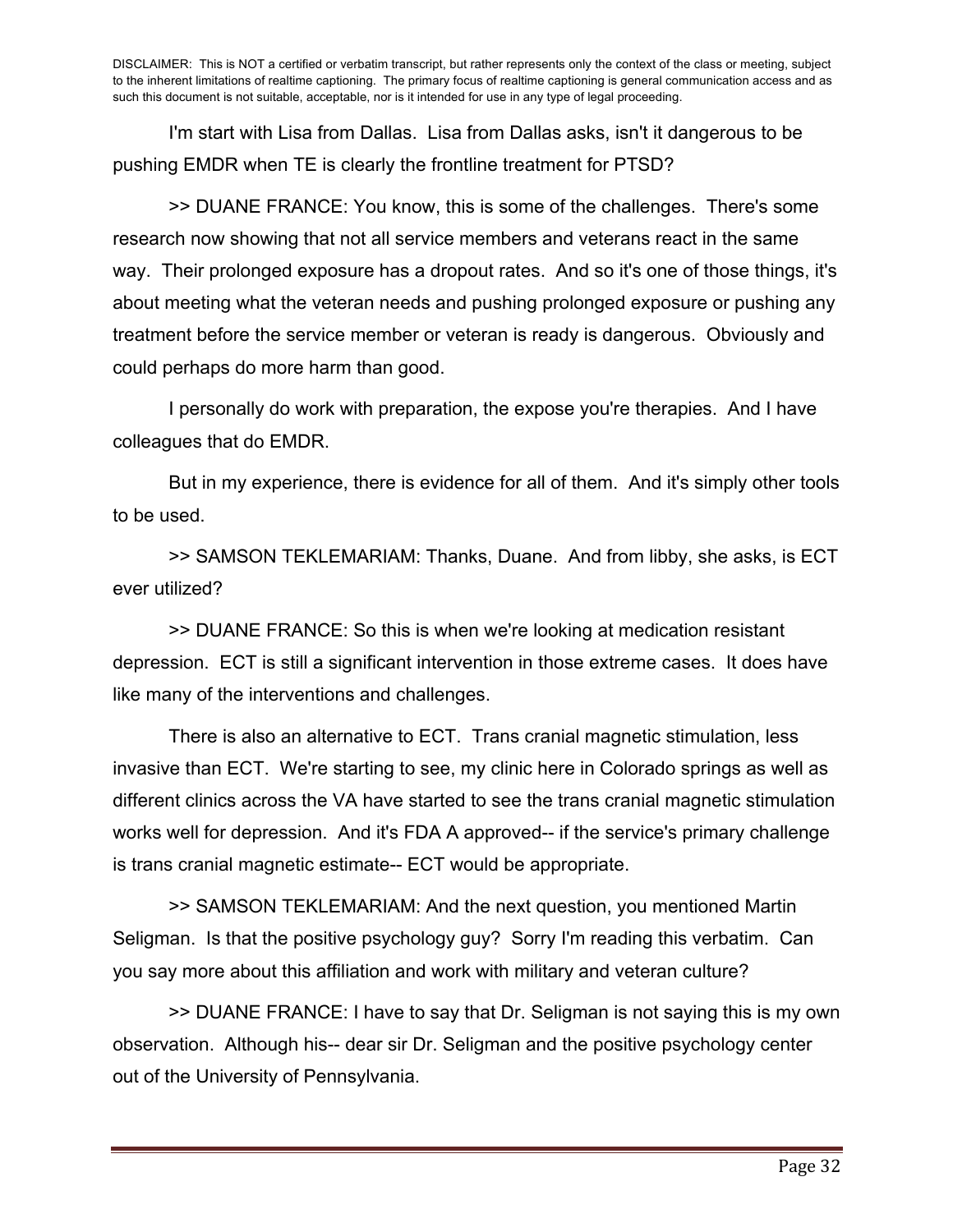The United States army has developed a master resiliency training course. They have developed a master resilience training course to teach individuals how to develop resiliency skills. This is very CBT based but it's looking at strength.

Before I retired, I am a master resilience training certified instructor. I as a professional counselor, I approach this from a wellness based. Veterans are not sick or ill or broken that need to be fixed. We can get well in those areas.

Looking at it from a wellness base, one of my personal thee relate Cal orientation is looking from a positive psychology stand point. I find that Dr. See rig man's three fierce especially with negative cognitions and how others see themselves have seen that beneficial as well.

>> SAMSON TEKLEMARIAM: All right. And our next one, can a family member of a vet experience PTSD from hearing about their loved one's story? And if so, how can we help them and that creates a traumatized experience or reaction?

>> DUANE FRANCE: So we as clinicians understand there's vicarious trauma. We experience vicarious trauma not necessarily working with veterans but working with clients in general. Vicarious trauma is a thing.

So yes, it can be that the family member, if they are experiencing post-traumatic stress disorder are experiencing this from being exposed to their loved ones' stories or experiences.

But also in my experience, not all veterans really explaining some of these. As I mentioned of about, my father is a Vietnam veteran. One of the pieces of advice he gave to me before my first combat deployment to Iraq, make sure you talk to your wife about these things. The one of the reasons he and my mother didn't work out is he kept a lot of these things inside.

One of the keys I try to tell my clients, you need to have somebody in your life that you can tell anything to, you can trust them enough to be nonjudgmental. But you don't have to tell them everything. There's a measure you're ever personal safety and safety for others. And really it's a matter of really exploring how that spouse and child of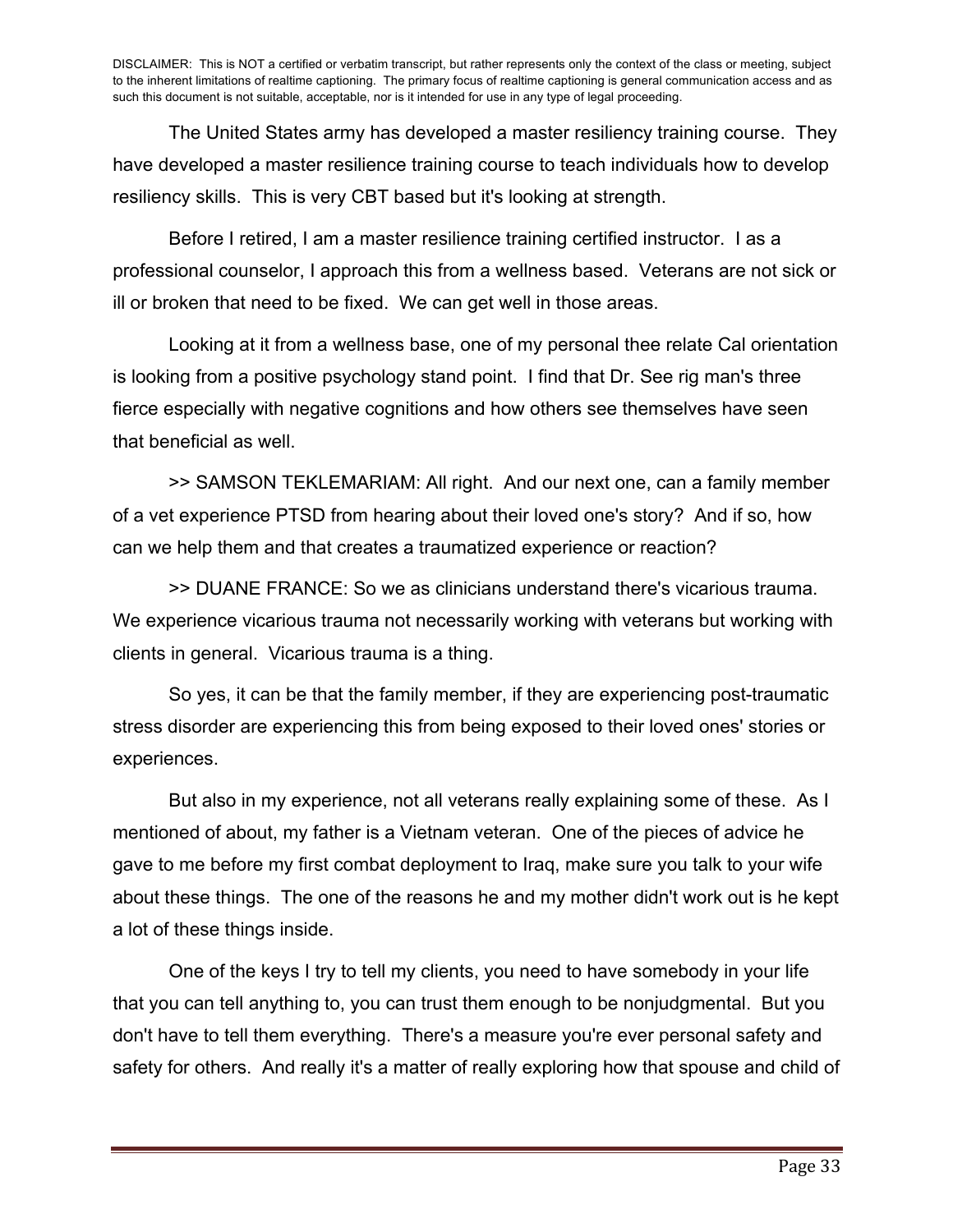the service member is experiencing their service member or veteran's post combat or post military reactions.

>> SAMSON TEKLEMARIAM: Okay. I think we have time for two more. In your experience what are the most prevalent and dangerous substance used by military members who also have PTSD

>> DUANE FRANCE: I think the first three things that come to mind is alcohol, open Yates and methamphetamine. . We know in our nation and many of our communities, and opiates abuse both prescription and nonprescription elicit and then alcohol are the three that impact the most and are the most prevalent.

>> SAMSON TEKLEMARIAM: Thanks Duane. I know we had a lot of other questions come in. Remember any questions you send in, they will get written in a Q&A document along with the questions we've been asked. It will be sent to Duane post those online. Then you have a Q&A captured everything collected in this webinar.

>> The last one for today, Duane, have you written any books on today's topic where we can learn more about military and veteran culture?

>> DUANE FRANCE: It's like an infomercial. Wait, there's more. So I do have. I have written two books not on this topic specifically. There were two books. If you go to my website, I have two books that are collections of blogs. There's a great story about the first one about how some justice involved veteran incarcerated in our county jail were looking to learn how, learn more about some of these things in mental health.

So I do address some of these things throughout either of these two books or on the website. But to be honest, this is the next largest project and have been in discussion with a couple of academic publishers to get this through.

So the answer is both yes and not yet. but there will be.

>> SAMSON TEKLEMARIAM: Thank you, Duane for this valuable and necessary information.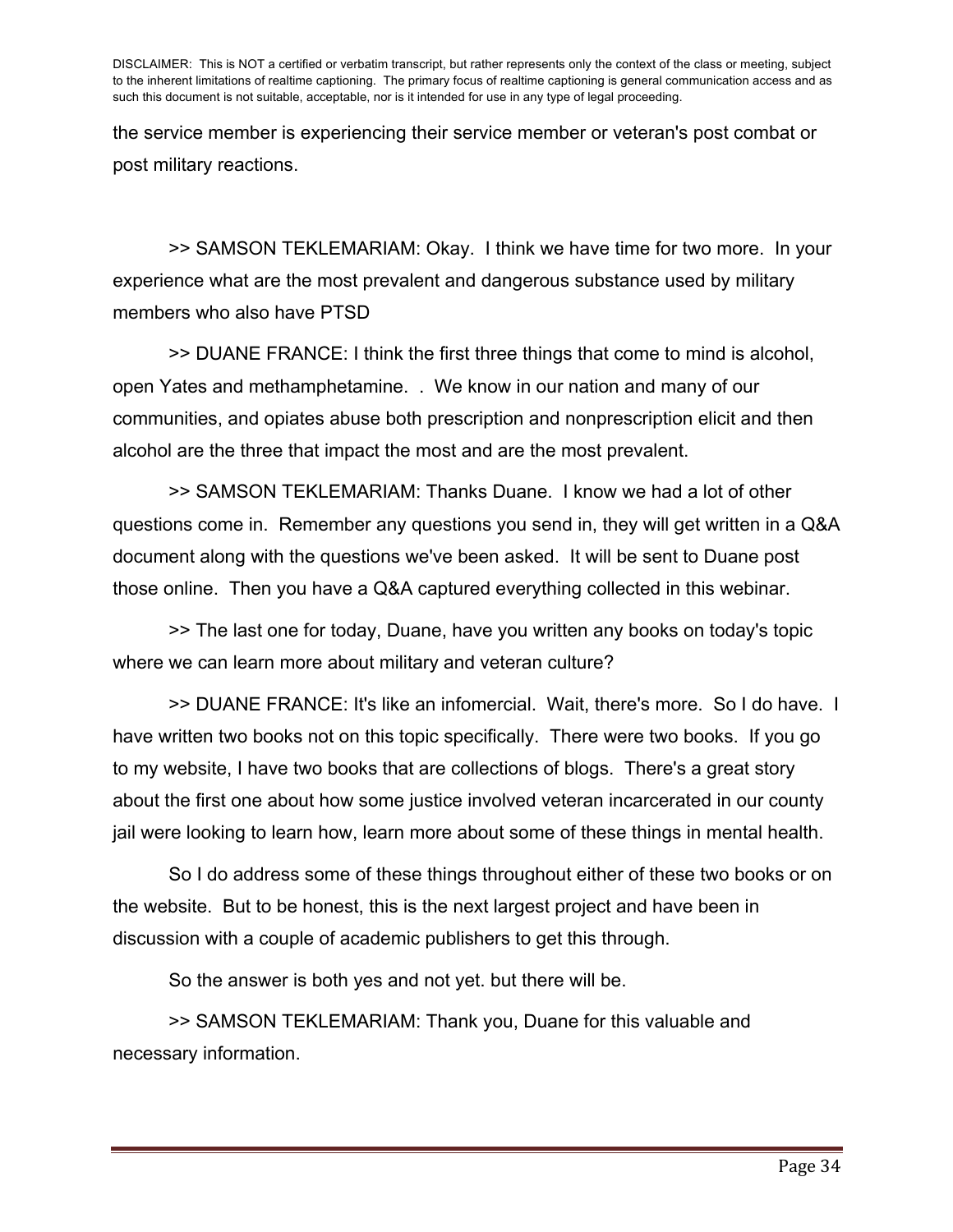Also Duane and all of our other veteran out there listening, please know that NAADAC genuinely appreciates your service. As a reminder, in order to access this CE quiz, please view the entire webinar and listen for the password. The password is one word, all loafer case, but it is revealed in three separate sections throughout the webinar. If you missed it no worries. After the webinar, you're going to get a copy of the recording and view that webinar recording and rewind and fast forward. You can find the first two parts of the password.

Now I will share the third part (for the hearing impaired please) email ce@naadac.org for CE Quiz password assistance). There are three parts of our password, this is the final part. It goes altogether as one word. If you have questions you can email CE@NAADAC.org. I would say, congratulations, you have completed part 1 of the training series on addiction treatment in the military and veteran culture. You are that much closer for certificate of achievement-- this certificate is an excellent resource to end to your career portfolio and resumé that will validate your interest-- in providing treatment to this honored population.

Make sure you register for part due, Supporting Those Who Served: Addiction Treatment in Military & Veteran Culture Part One: live-- live Saturday. From 12 noon to 1:30. Registration is only \$25 per web which including eligibility for certificate of achievement and access to the CE quiz and certificate upon successful completion of that quiz.

Again, Duane, thank you so much. If you see here his contact information, feel free to save that. It will be on the webinar slides that you can access any time on our website.

Those who missed our earlier instruction. This webinar is approve for 1.5 continuing education hours and contains the full list of accepting boards and organizations. To obtain your CE certificate follow the steps on the slide. Watch the online webinar. Make sure to keep records of your invoice and receipt of payment and CE certificates. Email CE@NAADAC.org if you have questions or difficulty.